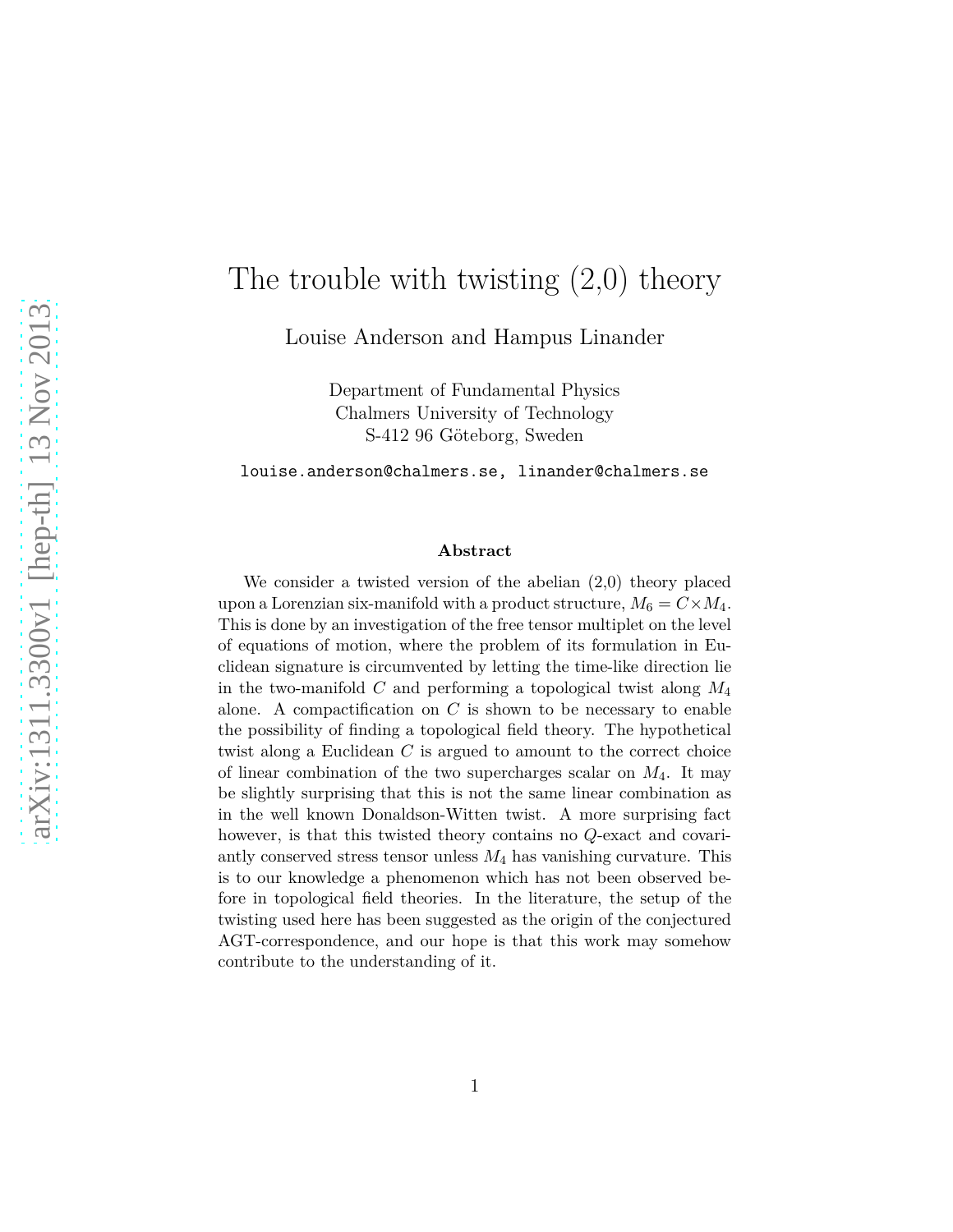# **Contents**

| $\mathbf{1}$          | Introduction                                                                                       | 3           |
|-----------------------|----------------------------------------------------------------------------------------------------|-------------|
| $\mathbf{2}^{\prime}$ | The Twisting<br>Details of reinterpreting the fields $\ldots \ldots \ldots \ldots \ldots$ 7<br>2.1 | $5^{\circ}$ |
|                       | 2.2                                                                                                | - 9         |
|                       | 2.3                                                                                                | 11          |
|                       | 3 The theory after twisting                                                                        | 11          |
|                       | Equations of motion $\ldots \ldots \ldots \ldots \ldots \ldots \ldots \ldots$<br>3.1               | 11          |
|                       | Supersymmetry $\dots \dots \dots \dots \dots \dots \dots \dots \dots \dots$<br>3.2                 | 13          |
| $\overline{4}$        | Stress tensor                                                                                      | 13          |
|                       | 4.1                                                                                                |             |
|                       | 4.2                                                                                                | 15          |
|                       | 4.3                                                                                                | 18          |
|                       | 5 The case when $M_4$ is curved                                                                    | 19          |
|                       | 5.1 Covariant conservation of $T^{\mu\nu}$ in the curved case                                      | 21          |
| 6                     | Conclusion and outlook                                                                             | 22          |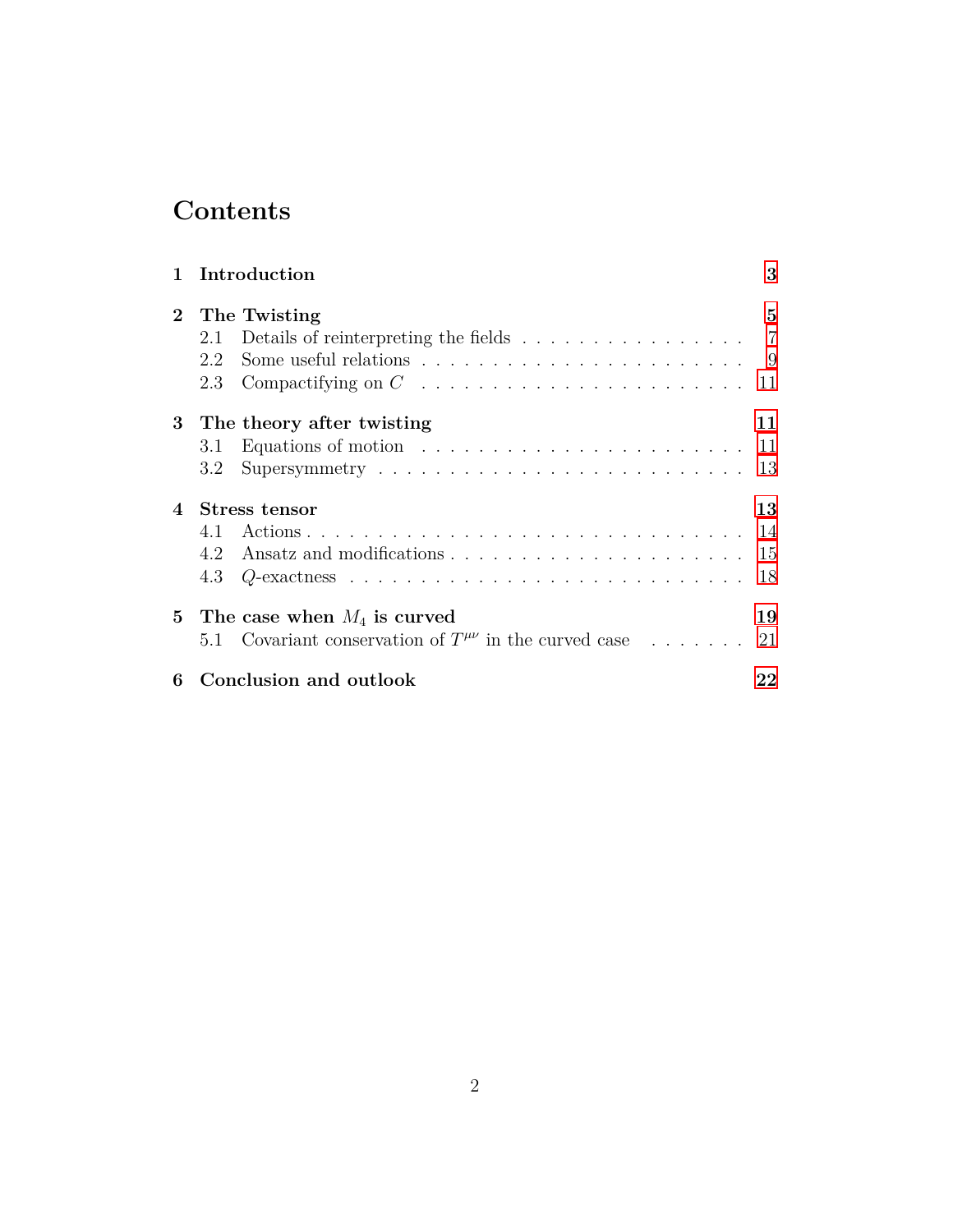# <span id="page-2-0"></span>**1 Introduction**

This work is an investigation of the topological twisting of the (2*,*0) theory which has been suggested to be relevant in the explanation of the origin of the AGT-conjecture. Herein, the simpler model of the free tensor multiplet is considered, and we find that the resulting twisted theory exhibits some curious, undesirable properties. The most severe of these is the lack of any satisfactory formulation of a stress tensor. This surprising result will be clear eventually, but let us first start at the very beginning.

The theory known as (2*,*0) theory [\[1,](#page-22-0) [2\]](#page-22-1) is a six-dimensional superconformal theory that continue to resist attempts at unraveling its mysteries. One way to obtain information about the theory is to look at its different compactifications. For example, when compactified on a circle it gives rise to five-dimensional maximally supersymmetric Yang-Mills theory [\[3\]](#page-22-2). Recently a whole class of four-dimensional gauge theories have been constructed in this way by compactifying (2*,*0) theory on a two-dimensional Riemann surface with possible defects [\[4](#page-22-3)[–6\]](#page-22-4). This class of theories is sometimes referred to as "class  $\mathcal{S}$ " in the literature [\[7,](#page-22-5)8]. The way these theories are obtained through compactification has led to a conjecture about the relation of certain objects in four-dimensional- and two-dimensional theories, the so-called AGT correspondence [\[9\]](#page-23-0).

More specifically, this correspondence states that the correlation functions in two-dimensional Liouville theory are related to the Nekrasov partition function [\[10,](#page-23-1) [11\]](#page-23-2) of certain  $\mathcal{N} = 2$  superconformal gauge theories in four dimensions. One natural way to derive it [\[9,](#page-23-0) [12,](#page-23-3) [13\]](#page-23-4) would be to link it to a certain geometric setup in (2*,*0) theory, where the spacetime is taken to be a product of a two-dimensional- and a four-dimensional manifold. In such a setting, compactifications could either be carried out on the two- or on the four-manifold, after which one could search for protected quantities which have survived the compactification. A relation should then exist between the protected quantities of both compactifications.

However, one is here faced with the great challenge of a lack of any satisfactory definition of (2*,*0) theory that would permit such detailed calculations. While this is indeed true for the full, interacting (2*,*0) theory, this is not the whole story for the abelian version. Here, a classical formulation in terms of equations of motion exists.

Moreover, it is important to notice that for a general background all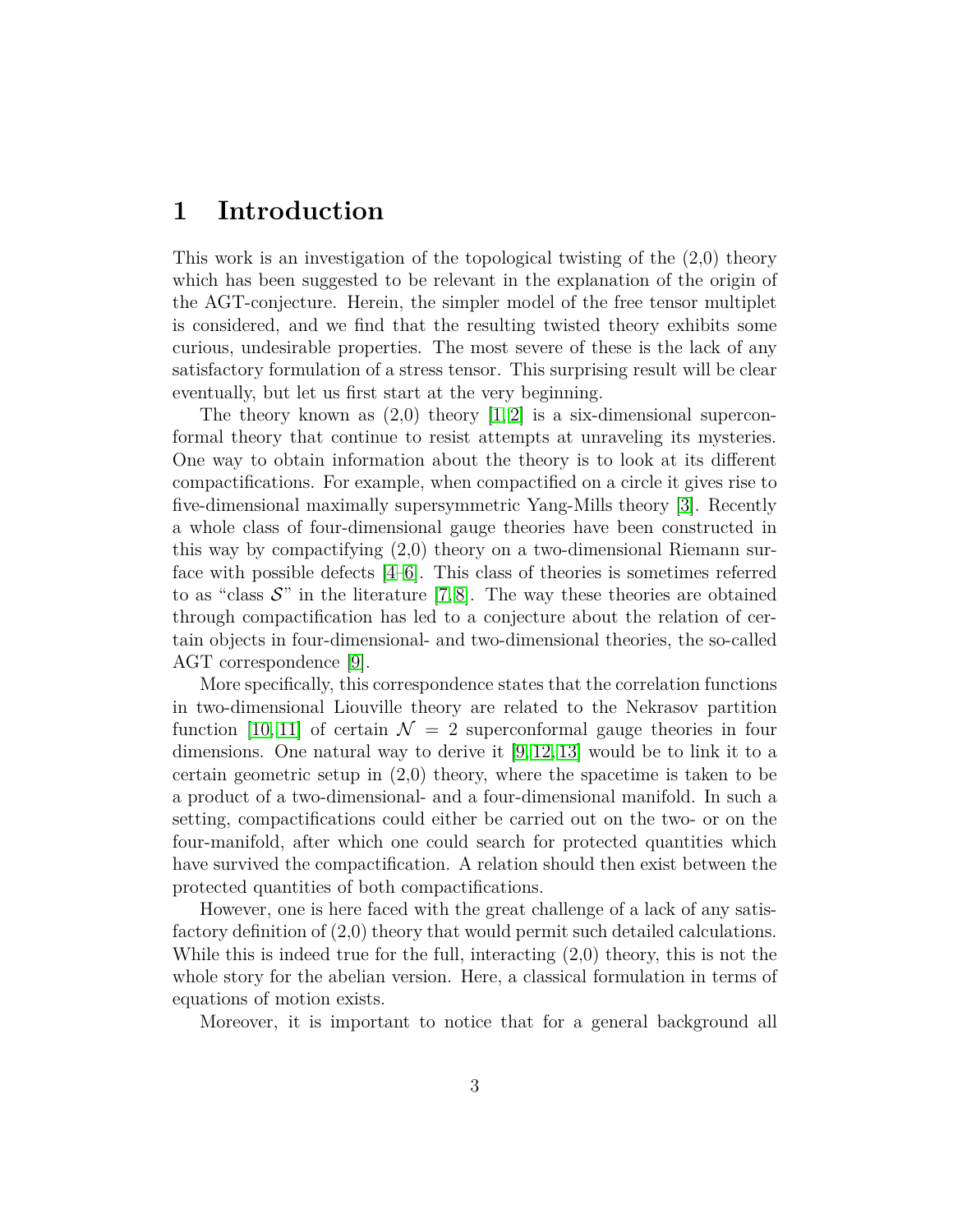supersymmetry will be broken and such a situation cannot be expected to shed any light on the AGT-correspondence. In order to preserve some supersymmetry, one must first perform a topological twisting [\[14\]](#page-23-5). In a case where the six-manifold has the product structure mentioned previously, i.e.  $M_6 = C \times M_4$ , and  $M_6$  is of Euclidean signature, (thus the holonomy groups of both *C* and *M*<sup>4</sup> are compact), such a theory admits a unique twisting, which has been claimed [\[12\]](#page-23-3) to be analogous to the Donaldson-Witten twist of four-dimensional  $\mathcal{N} = 2$  Yang-Mills theory [\[14\]](#page-23-5). We however find that there are some small differences, which will be further explained throughout this work. In the literature (see for example [\[12,](#page-23-3) [15\]](#page-23-6)), it has been stated that the twisting described above would result in a theory which would be topological along *M*<sup>4</sup> and holomorphic along *C* [\[16\]](#page-23-7). Herein, the behaviour of the Lorenzian theory (especially along the four-manifold), is investigated explicitly by computing a stress tensor.

However, the elusive side of (2*,*0) theory once again comes back to bite us here, since not even the abelian version of this theory has a satisfactory description on a Euclidean six-manifold, but rather only on a six-manifold with Minkowski signature. In such a situation, the holonomy group would be non-compact, and a topological twisting that results in a scalar supercharge cannot be performed. If the light-like direction is taken to lie in *C*, one may still obtain supercharges that are scalars on *M*<sup>4</sup> by a twisting procedure. One of these charges has properties that would make it scalar along *C* as well, were we in the Euclidean scenario. In this work, this is the supercharge we will consider, and the behaviour of the theory under it is the subject of investigation. The final conclusion is that, on a general *M*4, the stress tensor of the theory cannot be both *Q*-exact and conserved, and the theory is thus not topological in the traditional sense.

<span id="page-3-0"></span>The outline of this work is as follows: In section 2 we describe the twisting procedure giving rise to the supercharge that is scalar on *M*<sup>4</sup> and give a detailed description of the field content in this new, twisted theory. Section 3 deals with the equations of motion as well as the supersymmetry transformations of the twisted theory. In section 4, a stress tensor is computed in the flat case which is shown to have all desired properties. An attempt at generalising this to a general *M*<sup>4</sup> is made, and any *Q*-exact stress tensor is shown to not be covariantly conserved. It is also shown that no modifications to either equations of motion or supersymmetry variations may be done which would rectify these obstructions when *M*<sup>4</sup> is curved.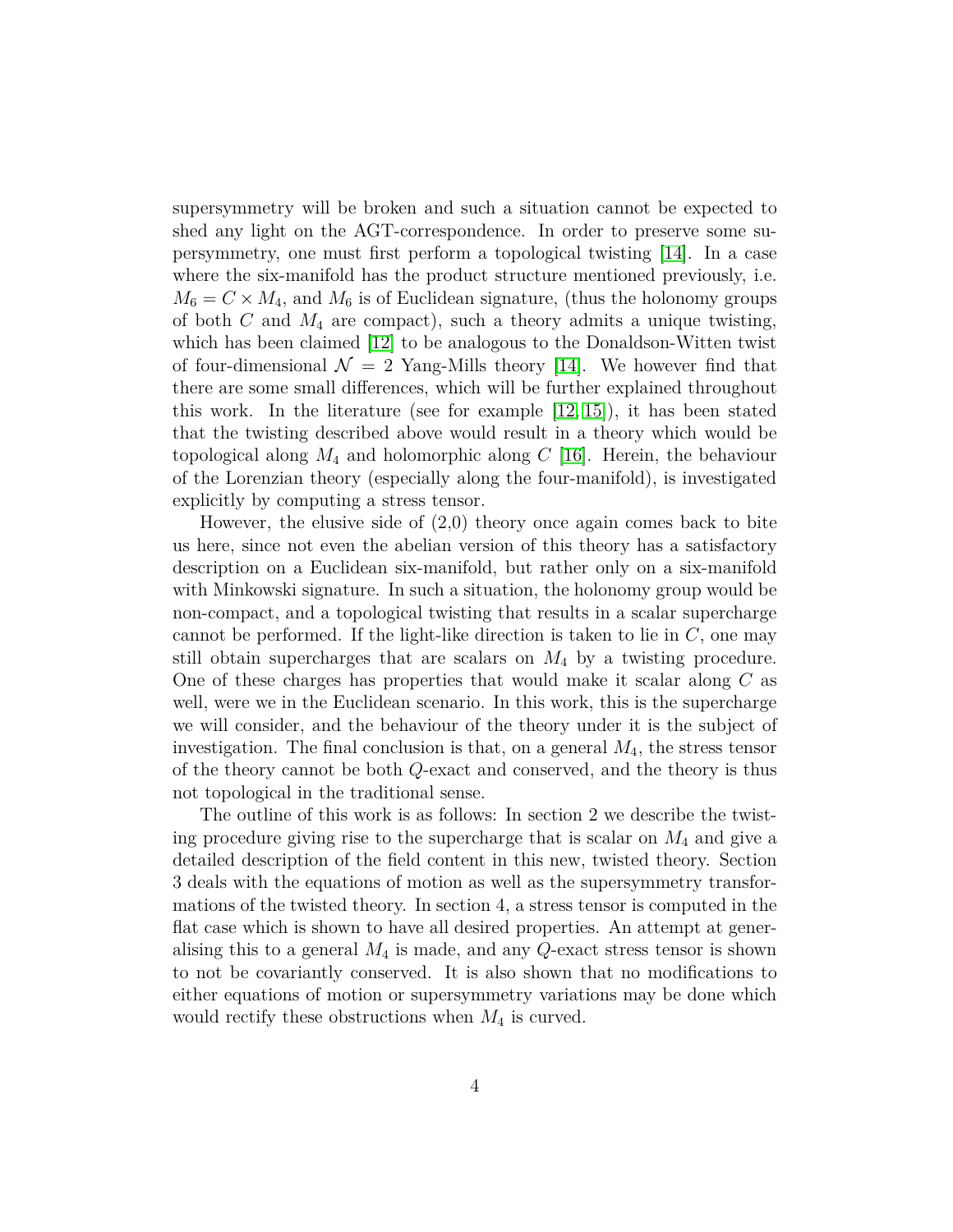# **2 The Twisting**

We consider the free tensor multiplet of the (2*,*0) theory on a flat six-manifold  $M_6$ , endowed with a product metric such that  $M_6 = C \times M_4$ , with *C* some two-manifold and *M*<sup>4</sup> some four-manifold. Throughout this work, light-cone coordinates  $\{+, -\}$  on *C*, and indices  $\mu, \nu \in \{1, 2, 3, 4\}$  denoting directions along  $M_4$ , will be used. When needed,  $M, N \in \{0,1,2,3,4,5\}$  will denote indices in six dimensions.

The tensor multiplet [\[17\]](#page-23-8) contains a symplectic Majorana-Weyl spinor Ψ transforming in the 4 of the *R*-symmetry group  $Spin(5)_R$ , a scalar  $\Phi$  in the 5 of  $Spin(5)<sub>R</sub>$  and a self-dual three-form  $H_{MNP}$ . This section will deal with the decomposition of these representations under the twist, and the next section will provide a detailed dictionary for reinterpreting these in terms of the field content of the twisted theory.

If *M*<sup>6</sup> is of Euclidean signature, as previously mentioned, the theory admits a unique topological twisting. This since the *R*-symmetry group *Spin*(5) contains a subgroup  $SU(2)_R \times U(1)_R$ , which also may be found as subgroups of the Lorentz group of  $C \times M_4$ :  $U(1) \times SU(2)_l \times SU(2)_r$ . The twisting procedure is carried out by defining  $SU(2)$ <sup>'</sup> to be the diagonal subgroup of  $SU(2)_r \times SU(2)_R$  and  $U(1)'$  as the same in  $U(1) \times U(1)_R$ . By considering the theory under the group  $U(1)' \times SU(2)_l \times SU(2)'$ , one finds a single supercharge which is scalar hereunder, and thus the possibility of a topological field theory exists.

However, the lack of a satisfactory formulation of the free tensor multiplet of (2*,*0) theory in Euclidean signature forces us to work in a situation where *C* is of Minkowski signature instead, with the correspondingly non-compact Lorentz group  $Spin(1,1)$ . There will thus be no way to embed this into  $U(1)_R$ , and hence it is not possible to perform a twisting along the twomanifold  $C$  as in the above case.  $M_4$  is however still of Euclidean signature, hence the twisting along these directions will not have been affected. This will be described in greater detail below.

In table [1](#page-5-0) and [2,](#page-5-1) the representations of the fields and supersymmetry parameters before and after twisting along *M*<sup>4</sup> are shown. A more detailed explanation on how the six-dimensional field content should be translated to the fields of the twisted theory will as mentioned follow in the next section.

The superscripts indicate the charge under  $U(1)_R$ . For clarity, it should here be pointed out that the representations for the fermions and for the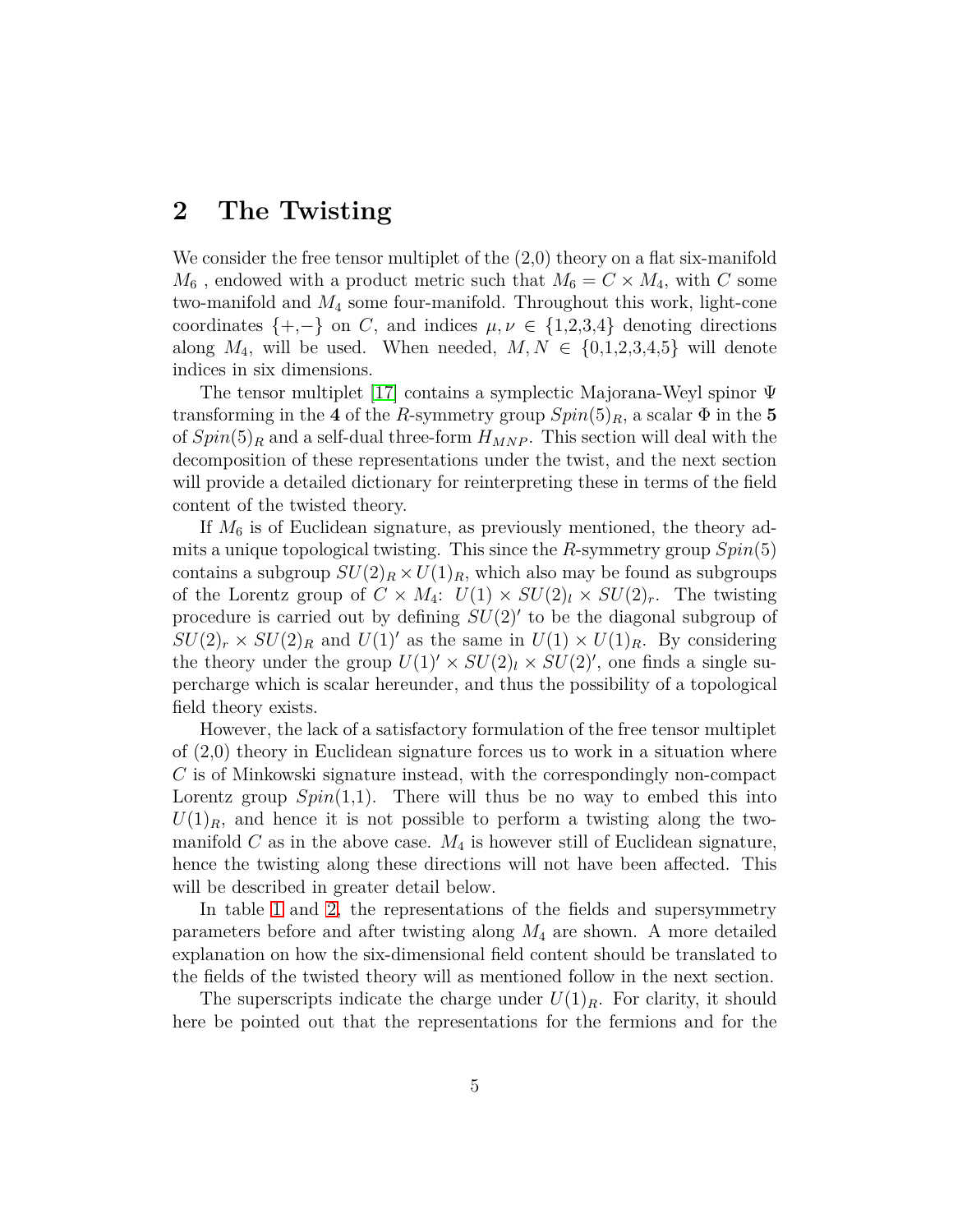|               | $SU(2)_l \times SU(2)_r \times SU(2)_R \times U(1)_R$                                                      |
|---------------|------------------------------------------------------------------------------------------------------------|
|               | $(1,1,3)^0 \oplus (1,1,1)^{\pm 1}$                                                                         |
| Ψ             | $(2,1,2)^{\pm 1/2} \oplus (1,2,2)^{\pm 1/2}$                                                               |
|               | $(3,1,1)^0 \oplus (1,3,1)^0 \oplus (2,2,1)^0$                                                              |
| $\varepsilon$ | $( \mathbf{2}, \mathbf{1}, \mathbf{2} )^{\pm 1/2} \oplus ( \mathbf{1}, \mathbf{2}, \mathbf{2} )^{\pm 1/2}$ |

<span id="page-5-0"></span>Table 1: Representations before twisting.

| $SU(2)_l \times SU(2)' \times U(1)_R$                                             | Twisted fields                                                                 |
|-----------------------------------------------------------------------------------|--------------------------------------------------------------------------------|
| $\Phi$ $(1,3)^0 \oplus (1,1)^{\pm 1}$                                             | $E_{\mu\nu},\bar{\sigma},\sigma$                                               |
| $\Psi$ $(2,2)^{\pm 1/2} \oplus (1,3,)^{\pm 1/2} \oplus (1,1)^{\pm 1/2}$           | $\psi_\mu, \psi_\mu, \chi_{\mu\nu}, \tilde{\chi}_{\mu\nu}, \eta, \tilde{\eta}$ |
| $H \quad (3,1)^0 \oplus (1,3)^0 \oplus (2,2)^0$                                   | $F_{\mu\nu}^-, F_{\mu\nu}^+, A_\mu$                                            |
| $\varepsilon \quad (2,2)^{\pm 1/2} \oplus (1,3)^{\pm 1/2} \oplus (1,1)^{\pm 1/2}$ | $\ldots, (\bar{\varepsilon}), \varepsilon$                                     |

<span id="page-5-1"></span>Table 2: Representations after twisting.

supersymmetry parameters differ in their chirality on *C* (which is not shown in table [1](#page-5-0) and [2\)](#page-5-1).

*If* we were in Euclidean signature, all of these new fields would also have charges under the  $U(1)$  which would then be the Lorentz group of *C*. In the second step of the twisting procedure previously described, these charges would combine with the charges under  $U(1)_R$ . The charge under the new diagonal subgroup  $U(1)'$  would then be given by the sum of these two charges. Hence the supercharge that would become scalar under such a twist would be the one with  $U(1)_R$ -charge of  $-1/2$  whose parameter shall be denoted by  $\varepsilon$ . The other supersymmetry scalar on  $M_4$ , with  $U(1)_R$ -charge of  $+1/2$ , is denoted by  $\bar{\varepsilon}$ . That  $\varepsilon$  is the parameter of interest can be seen by studying table [3](#page-6-1) where the representations after the four-twist in the Euclidean scenario is written down. The superscript here denotes the charge under the  $U(1)_R$  whereas the subscripts denote the charges under the  $U(1)$ Lorentz group of *C*.

One may choose some chiral, constant spinors  $e^{\pm}$  to generate the two spinor representations for the fermions which are scalar on *M*4, namely  $\left(1,1\right)_{-1/2}^{\pm 1/2}$  $\frac{-1}{2}$ . (Again, the subscript denotes the charge under a hypothetical  $U(1)$  Lorentz group of *C*, and is what distinguishes the two fermionic singlet representations on  $M_4$  from the ones of the supersymmetries.) In some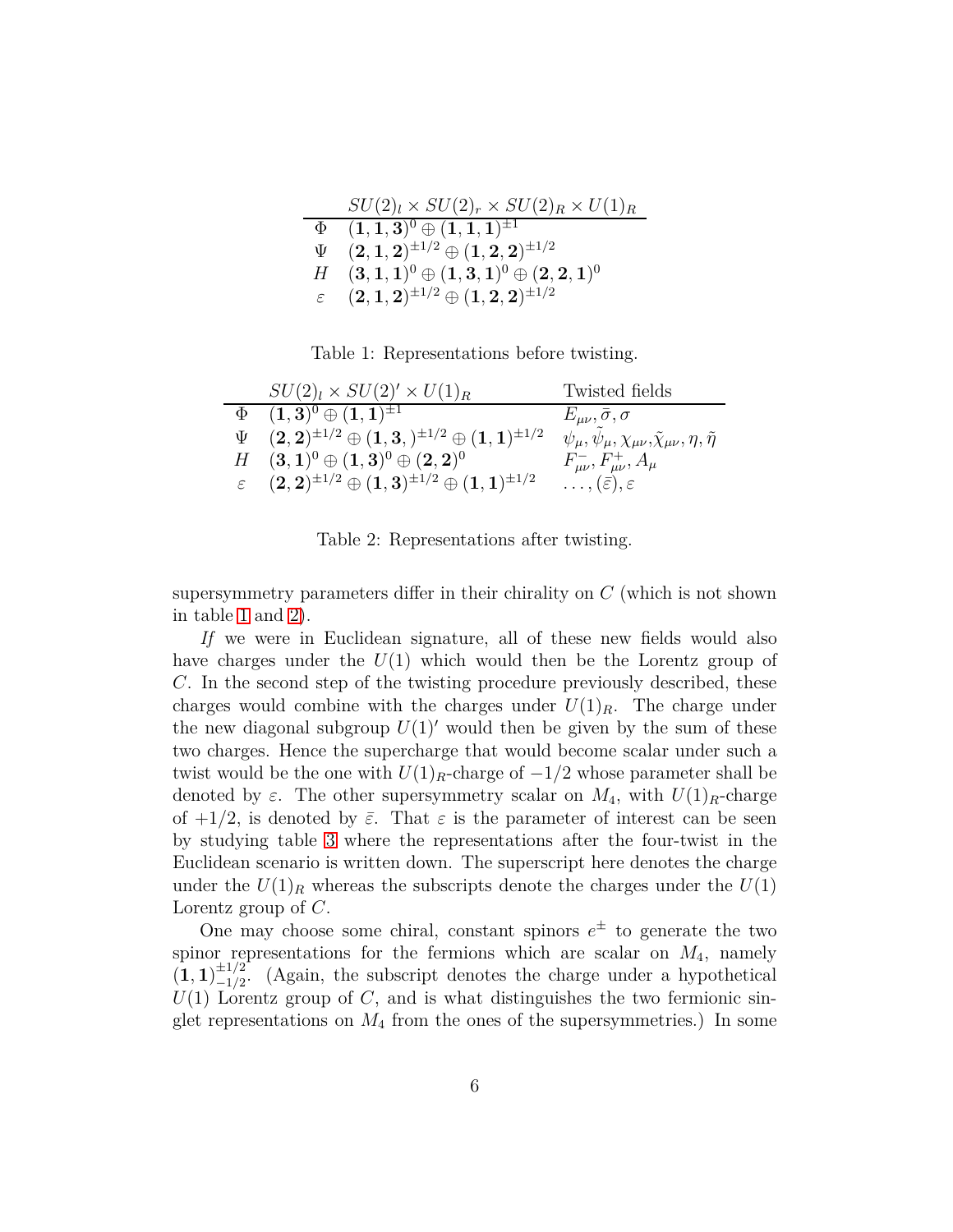|               | $U(1) \times SU(2)_l \times SU(2)' \times U(1)_R$                                                              |
|---------------|----------------------------------------------------------------------------------------------------------------|
| Φ             | $(1,3)_0^0 \oplus (1,1)_0^{\pm 1}$                                                                             |
| ψ             | $\mathbf{(2,2)}_{1/2}^{\pm 1/2} \oplus \mathbf{(1,3)}_{-1/2}^{\pm 1/2} \oplus \mathbf{(1,1)}_{-1/2}^{\pm 1/2}$ |
| Н             | $(3,1)_0^0 \oplus (1,3)_0^0 \oplus (2,2)_0^0$                                                                  |
| $\varepsilon$ | $\mathbf{(2,2)^{\pm 1/2}_{-1/2}\oplus(1,3)^{\pm 1/2}_{1/2}\oplus(1,1)^{\pm 1/2}_{1/2}}$                        |

<span id="page-6-1"></span>Table 3: Hypothetical Euclidean twist.

cases, it is convenient to think of these two new base-spinors as complex linear combinations of constant symplectic Majorana-Weyl spinors,  $e_1$  and  $e_2$ , such that  $e^{\pm} = e_1 \pm ie_2$ .

The two spinors  $e^{\pm}$  will as mentioned need to be chiral in the six-dimensional sense to generate the fermionic representations.  $\Gamma_+e^{\pm}$  are then anti-chiral, constant spinors, which generate the  $(1,1)^{\pm 1/2}_{+1/2}$  where the supersymmetrycharges that are of interest to us live.

This allows for a parametrisation of the two supercharges which are scalar on *M*<sup>4</sup> in terms of some Grassmann parameters *u* and *v*, together with a Γmatrix along *C* to account for the six-dimensional chirality. These relations are given by:

<span id="page-6-2"></span>
$$
\varepsilon = v\Gamma_+e^-\qquad , \qquad \qquad \bar{\varepsilon} = u\Gamma_+e^+, \tag{1}
$$

<span id="page-6-0"></span>where as repeatedly mentioned, the supersymmetry parameter that would become scalar on *C* as well after a hypothetical further twist is  $\varepsilon$ .

### **2.1 Details of reinterpreting the fields**

The next order of business is to create a dictionary, translating the original field content of the six-dimensional free tensor multiplet (table [1\)](#page-5-0) to the field content of the twisted theory (table [2\)](#page-5-1).

#### **Bosonic scalar**

Let the indices  $i, j \in \{1,2,3\}$ . One can then quite easily see that the selfdual two-form  $E_{\mu\nu}$  of the twisted theory can be related to the first three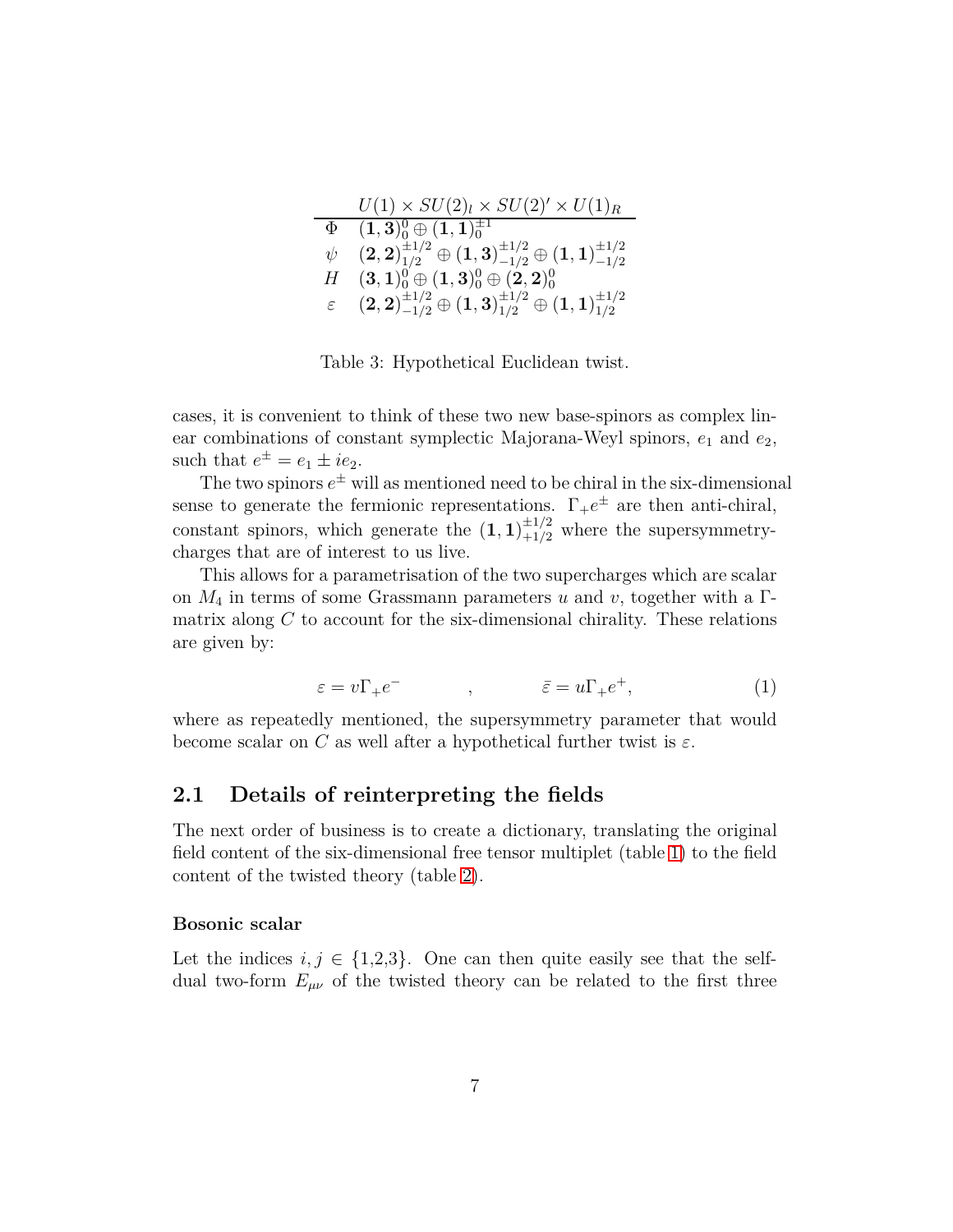components of the six-dimensional scalar field  $\Phi$  as follows:

<span id="page-7-1"></span>
$$
E_{4i} = -\Phi_i
$$
  
\n
$$
E_{ij} = \epsilon_{ijk} \Phi^k.
$$
\n(2)

Furthermore, the two last components of the six-dimensional scalar  $\Phi$  are after twisting combined into a complex scalar *σ*:

$$
\sigma = \frac{1}{\sqrt{2}} (\Phi_4 - i\Phi_5). \tag{3}
$$

#### **Bosonic three-form**

Reinterpreting the six-dimensional bosonic three-form in terms of the new, twisted fields is only slightly more complicated than the case of the scalars above. By using the fact that *HMNP* is self-dual, (with respect to the orientation and Riemannian structure on  $M_6$ ), one may show that  $H_{+\mu\nu}$  is a self-dual two-form in four dimensions, and  $H_{-\mu\nu}$  likewise is an anti-self-dual two-form on *M*<sup>4</sup> (all with respect to the orientation and Riemannian structure on  $M_4$ ). This gives us a natural interpretation of the components of  $H$ in terms of the twisted two-form *F* as:

$$
H_{+\mu\nu} = \frac{1}{2} \epsilon_{\mu\nu}^{\ \rho\sigma} H_{+\rho\sigma} = F_{\mu\nu}^{+}
$$
  
\n
$$
H_{-\mu\nu} = -\frac{1}{2} \epsilon_{\mu\nu}^{\ \rho\sigma} H_{-\rho\sigma} = F_{\mu\nu}^{-},
$$
\n(4)

where  $F^{\pm}_{\mu\nu}$  denotes the self-dual and anti-self-dual parts respectively.

Moreover, one may in a similar fashion interpret  $H_{\mu\nu\rho}$  and  $H_{+-\sigma}$  in terms of the twisted one-form  $A_{\sigma}$  and its dual as:

$$
H_{\mu\nu\rho} = \epsilon_{\mu\nu\rho\sigma} H^{\sigma}_{+-} = \epsilon_{\mu\nu\rho\sigma} A^{\sigma}.
$$
\n(5)

#### **Fermionic fields**

 $\Psi$  may be expanded in terms of the twisted fields  $\eta$ ,  $\psi$ , ... as follows:

<span id="page-7-0"></span>
$$
\Psi = (\eta + \Gamma_+ \Gamma_\mu \psi^\mu + \frac{1}{4} \Gamma_\mu \Gamma_\nu \chi^{\mu\nu}) e^+ + (\tilde{\eta} + \Gamma_+ \Gamma_\mu \tilde{\psi}^\mu + \frac{1}{4} \Gamma_\mu \Gamma_\nu \tilde{\chi}^{\mu\nu}) e^-.
$$
 (6)

The terms in the above decomposition are precisely the twisted field content of the spinor field as given in table [2.](#page-5-1) By using how  $e^{\pm}$  are related to symplectic Majorana-Weyl spinors, one can show that  $\Psi$  indeed is a symplectic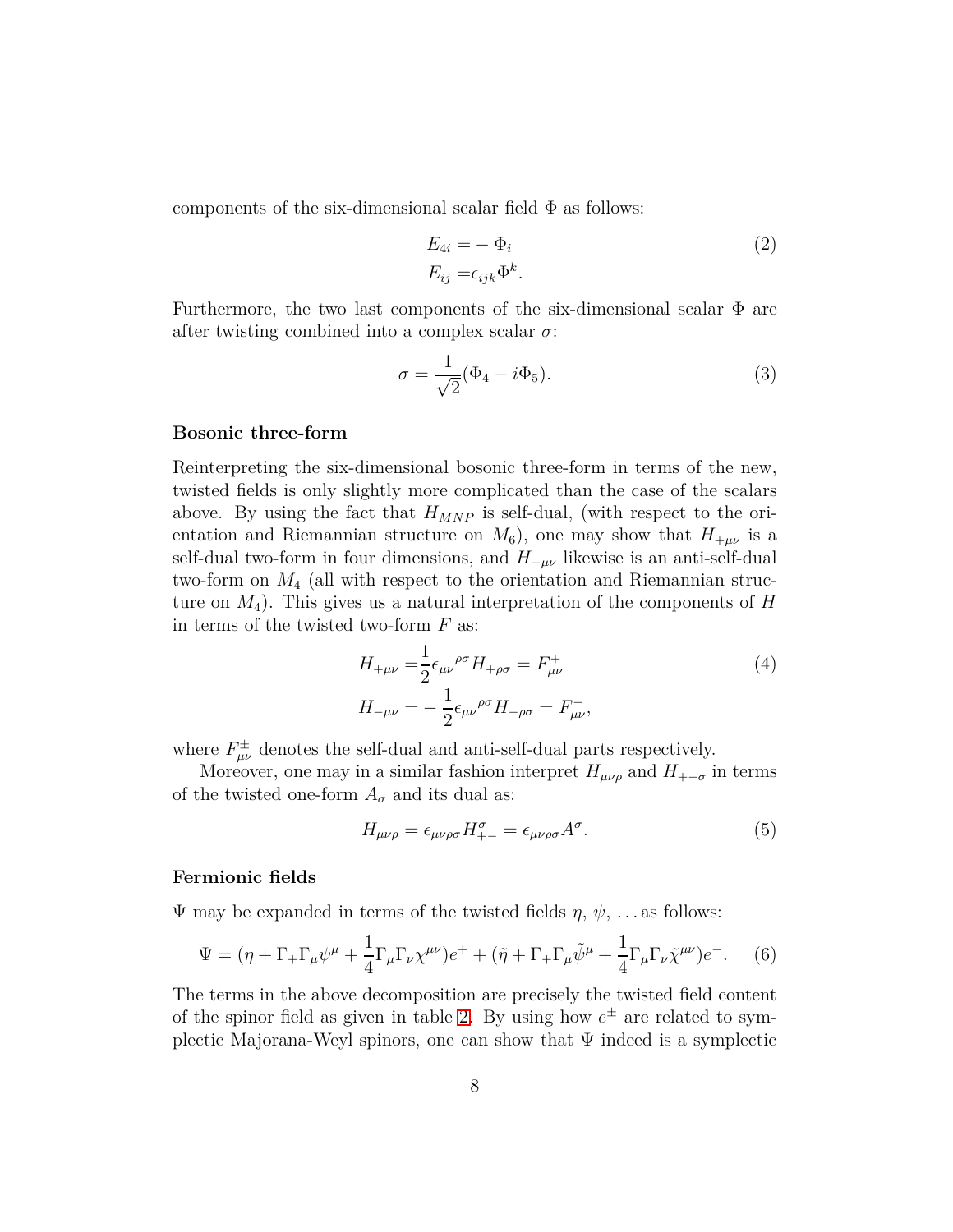Majorana-Weyl spinor as well under the condition that the fields with- and without twiddles are related by complex conjugation. This also is consistent with the  $U(1)_R$ -charges of these different fields.

However, in the case we wish to consider, namely the theory invariant under only the one supercharge that would become scalar in a Euclidean scenario, we must loosen these requirements on  $\Psi$ , since there is no such notion as a spinor being Majorana-Weyl on a six-dimensional Euclidean manifold. This means that the fields with- and without the twiddles will need to be considered as independent of one another non the less.

#### <span id="page-8-0"></span>**2.2 Some useful relations**

To perform further calculations, we must first find ways to handle the Γmatrices which arise both in [\(6\)](#page-7-0) when reinterpreting the fermionic spinor field in terms of the new, twisted ones, as well as in the expression for how the relevant supersymmetry parameter is written down in terms of our base spinors [\(1\)](#page-6-2). In this section, some useful formulas for handling these are presented.

The first, and maybe most important relation comes from the knowledge that our constant base spinors are singlets under all of the *SU*(2)'s after twisting, which gives us the relations

$$
\frac{1}{2}(\Gamma_{4i} - \frac{1}{2}\epsilon_{ijk}\Gamma^{jk})e^{\pm} = 0
$$
\n
$$
\frac{1}{2}(\Gamma_{4i} + \frac{1}{2}\epsilon_{ijk}\Gamma^{jk})e^{\pm} + \frac{1}{2}\epsilon_{ijk}\Gamma^{jk}_{R}e^{\pm} = 0.
$$
\n(7)

Here Γ denotes the Γ-matrices of the Lorentz group, whereas Γ*<sup>R</sup>* denotes the gamma matrices of the *R*-symmetry group. Again, the indices  $\{i,j,k\}$  take values in  $\{1,2,3\}$ . The top one of the above equations enforces that the  $e^{\pm}$  are singlets under  $SU(2)_l$ , and the lower one reflects the same behaviour under *SU*(2)′ .

Furthermore, the charge under the  $U(1)_R$  is known for the two spinors, and it is thus known how the generator of this group acts on them:

$$
i\Gamma_R^4 \Gamma_R^5 e^{\pm} = \pm e^{\pm}.
$$
 (8)

A short calculation also shows that the action of one of these, say  $\Gamma_R^4$ , corresponds to flipping the  $U(1)_R$ -charge and thus:

$$
\Gamma_R^4 e^{\pm} = e^{\mp}.
$$
 (9)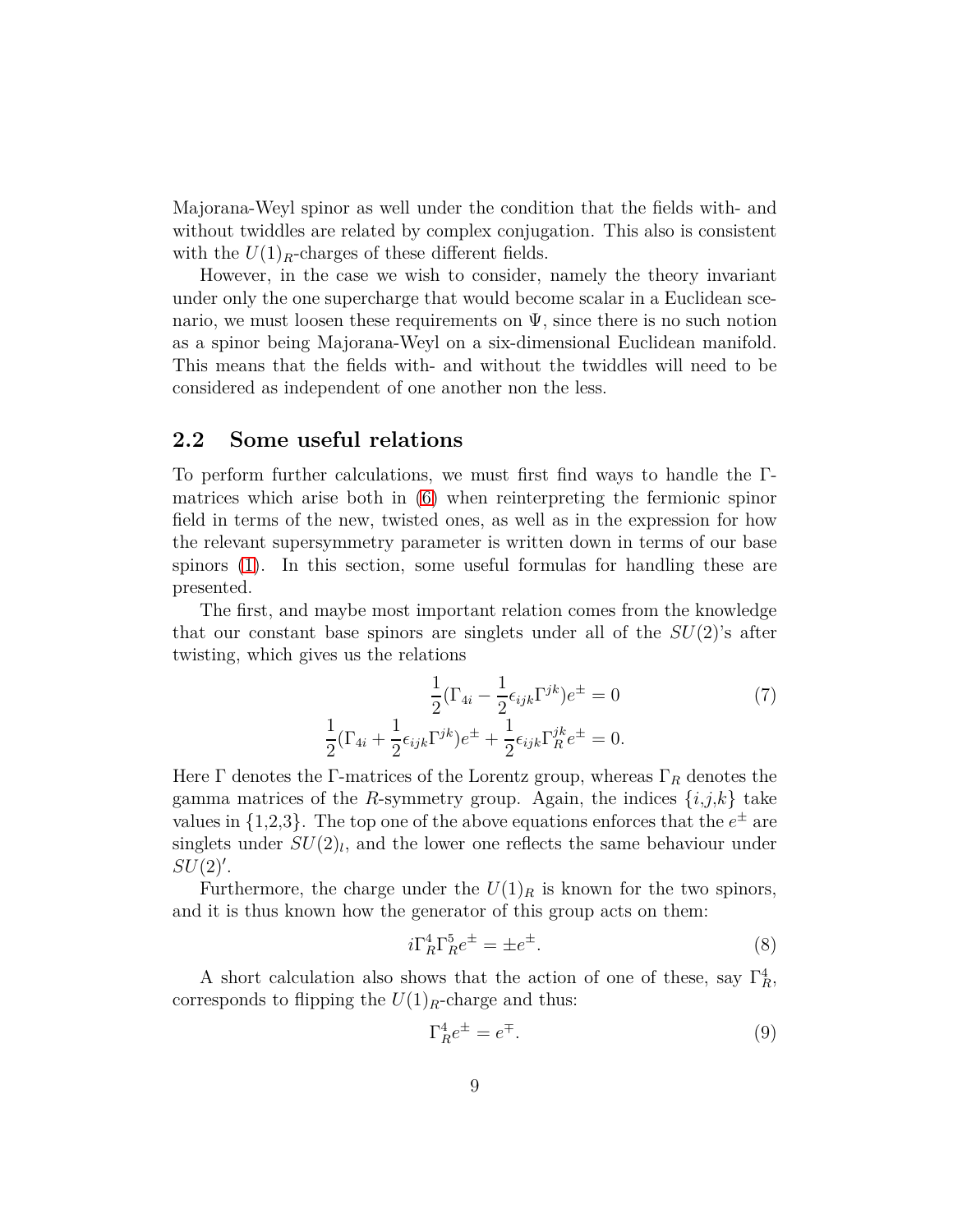Now we move on to relations involving the Γ-matrices of the Lorentz group. The spinors are chiral in a six-dimensional manner, thus

<span id="page-9-2"></span>
$$
\Gamma_0 \Gamma_1 \Gamma_2 \Gamma_3 \Gamma_4 \Gamma_5 e^{\pm} = e^{\pm}.
$$
 (10)

This may be reduced to chirality along *C* and *M*<sup>4</sup> individually by studying how these representations decompose under the twisting procedure. If we let the six-dimensional indices be divided such that  $\{0,1\} \in C$  and  $\{2,3,4,5\} \in M_4$  for the moment, this may be expressed as:

$$
\Gamma_2 \Gamma_3 \Gamma_4 \Gamma_5 e^{\pm} = -e^{\pm} \qquad \qquad \Gamma_0 \Gamma_1 e^{\pm} = -e^{\pm}. \qquad (11)
$$

From the above relations, all information necessary to perform our desired calculations may be deduced.

It is convenient to define

<span id="page-9-1"></span>
$$
\Gamma_{\pm} = \frac{1}{\sqrt{2}} (\Gamma_1 \pm \Gamma_0) \qquad , \qquad \Gamma^{\pm} = \Gamma_{\mp}, \tag{12}
$$

since we as previously mentioned wish to use light-cone coordinates on the two-manifold, and to consider the action of these on the spinors instead. This may be derived in a straight-forward manner using [\(12\)](#page-9-1) together with [\(11\)](#page-9-2), leading to the expressions:

$$
\Gamma_{+}e^{\pm} = \frac{1}{\sqrt{2}}(\Gamma_{1} + \Gamma_{0})e^{\pm} = \sqrt{2}\Gamma_{1}e^{\pm} \qquad , \qquad \Gamma_{-}e^{\pm} = \frac{1}{\sqrt{2}}(\Gamma_{1} - \Gamma_{0})e^{\pm} = 0.
$$
\n(13)

The most favourable way to express these relations is not however in the form in which they are given now, but rather in terms of the relations for some spinor bilinears which they lead to. Below, the most commonly used ones of these are listed:

<span id="page-9-3"></span><span id="page-9-0"></span>
$$
\overline{e}^{\mp} \Gamma^{-} e^{\pm} = 1 \qquad \qquad \overline{e}^{\mp} \Gamma_{\mu} \Gamma_{\nu} \Gamma_{+} e^{\pm} = \delta_{\mu \nu} \n\overline{e}^{\mp} \Gamma^{+} e^{\pm} = 0 \qquad \qquad \overline{e}^{\mp} \Gamma_{\mu} \Gamma_{\nu} \Gamma_{\rho} \Gamma_{\sigma} \Gamma_{+} e^{\pm} = \delta_{\mu \nu} \delta_{\rho \sigma} - \delta_{\mu \rho} \delta_{\nu \sigma} + \delta_{\mu \sigma} \delta_{\nu \rho} - \epsilon_{\mu \nu \rho \sigma} \quad (14) \n\overline{e}^{\pm} \Gamma^{\pm} e^{\pm} = 0 \qquad \qquad \overline{e}^{\mp} \Gamma_{+} \Gamma^{-} \Gamma_{+} e^{\pm} = 2.
$$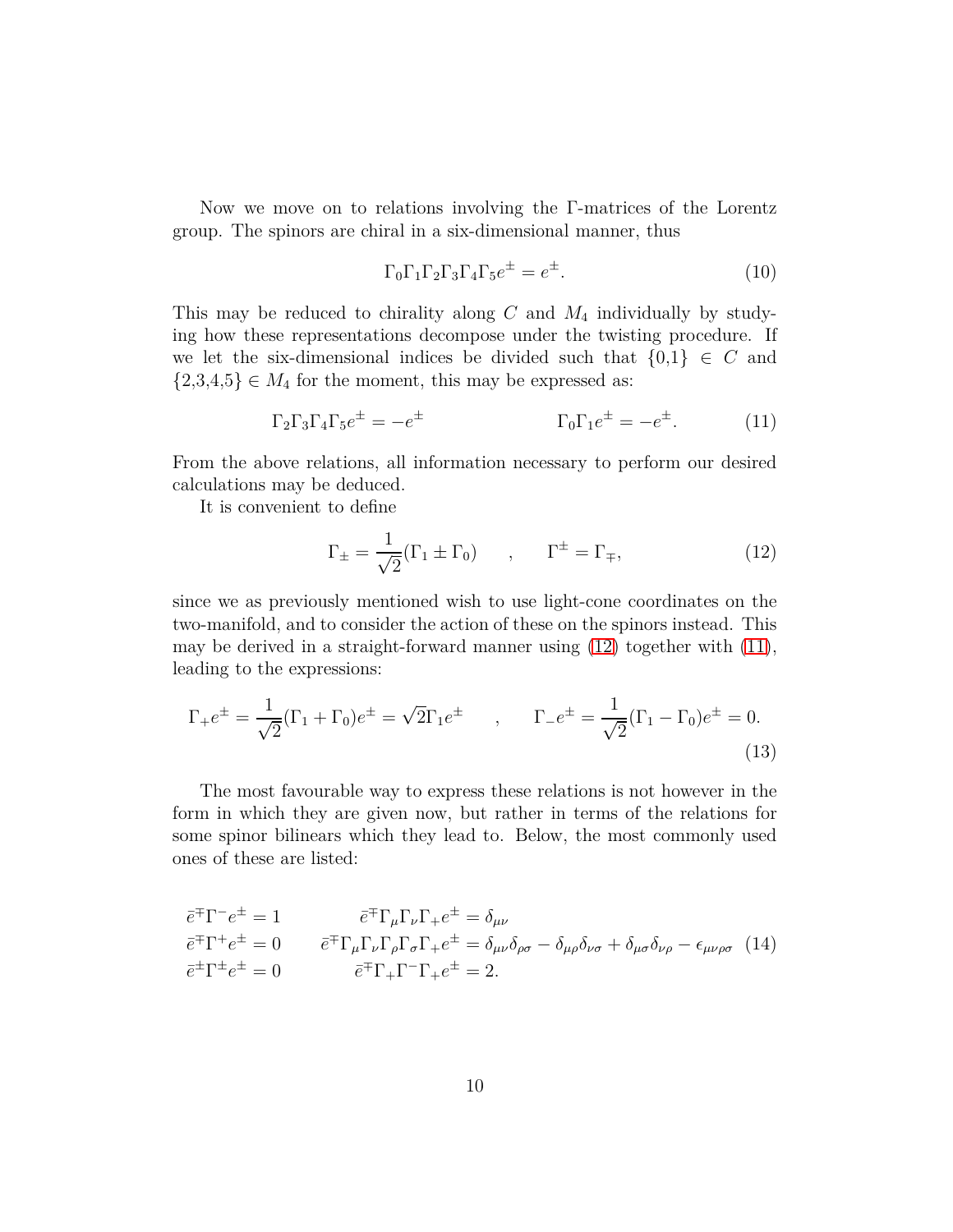### **2.3 Compactifying on** *C*

In the construction of the class  $S$  theories [\[4\]](#page-22-3),  $C$  is a Riemann surface of genus q with punctures. The  $\mathcal{N} = 2$  Yang-Mills theory arise in the IR limit of (2*,*0) theory compactified on this surface. When considering the theory on a flat *C*, this simply means that we take all derivatives in these directions to vanish. This seems to be necessary if we want the theory on *M*<sup>4</sup> to be topological since terms of this type spoil all the interesting properties of the theory:  $Q$  invariance and exactness of  $T^{\mu\nu}$  and the nilpotency of  $Q$ .

However, it may be interesting to point out that there are two supercharges that are Lorentz scalars on  $M_4$ , described by parameters  $\varepsilon$  and  $\bar{\varepsilon}$ . We have herein chosen to only consider the observables which live in *Q*cohomology, but one may likewise consider a linear combination of  $Q$  and  $Q$ , and choose to consider states which lie in the cohomology of this new operator (as done in the Donaldson-Witten twist of  $\mathcal{N} = 2$  Yang-Mills [\[14\]](#page-23-5)). In this work, we are however interested in only the specific linear combination which would become scalar if the signature of *C* was Euclidean and we thus could twist along that direction too. Hence the choice to consider only the theory invariant under *ε* and observables in *Q*-cohomology.

# <span id="page-10-0"></span>**3 The theory after twisting**

After having worked out the field content in the previous section we now turn to the formulation of the theory after the twist. Here we will use the known equations of motion and supersymmetry variations for the abelian tensor multiplet to derive the corresponding expressions for the twisted fields. With the explicit correspondences given in section [2.1](#page-6-0) this is almost immediate.

#### <span id="page-10-1"></span>**3.1 Equations of motion**

In the six dimensional formalism, the scalar fields fulfil the Klein-Gordon equation, and the self-dual bosonic three-form satisfies  $dH = 0$ . Furthermore, the fermionic field satisfies the Dirac equation.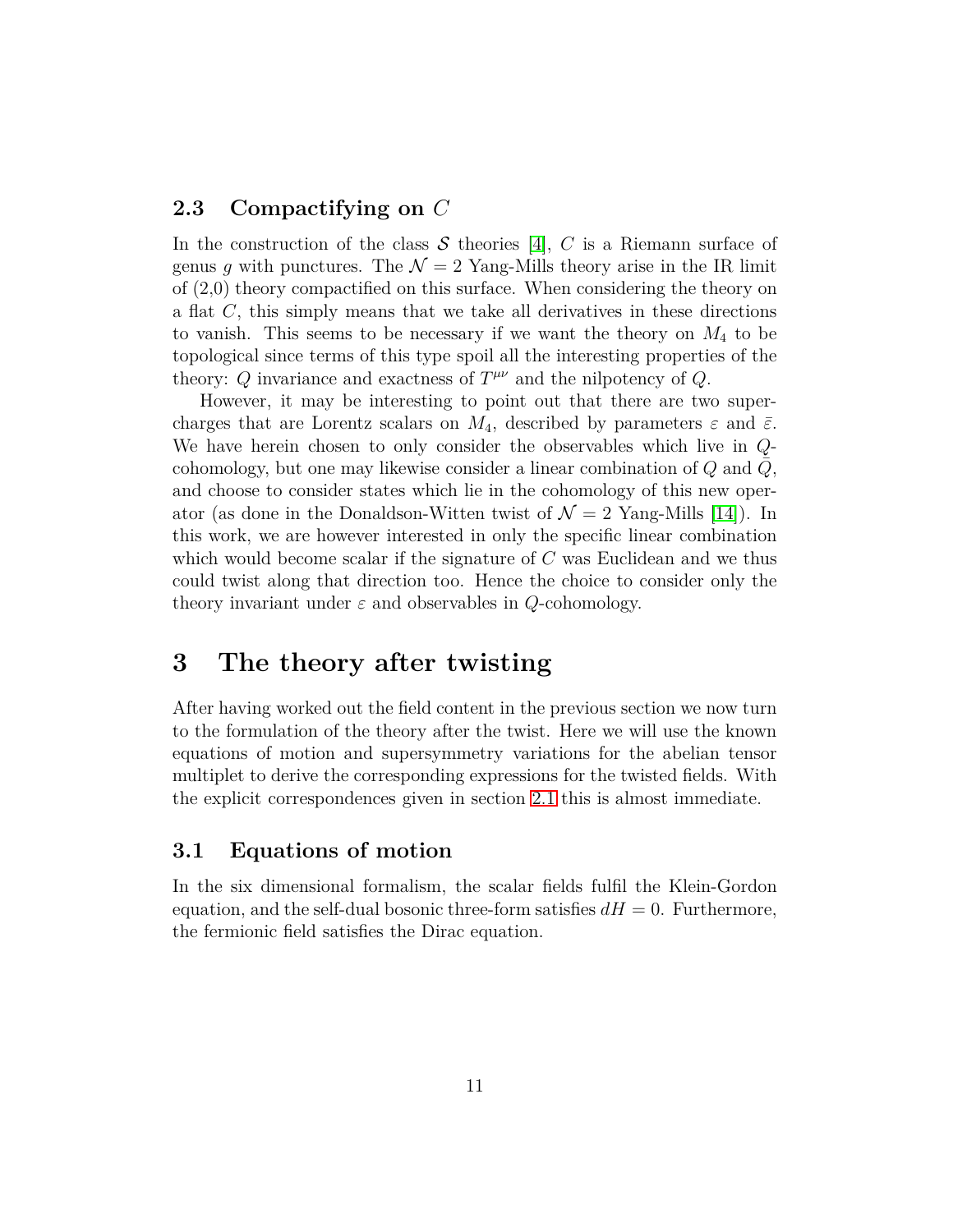$$
D^M D_M \Phi = 0 \tag{15}
$$

$$
dH = 0 \tag{16}
$$

$$
\Gamma^M D_M \Psi = 0 \tag{17}
$$

Translated into the language of the twisted theory, the bosonic two-form and the complex scalar also satisfies the Klein-Gordon equation. Since any derivatives in the first two directions will vanish identically due to the compactification, what remains is the Klein-Gordon equation along *M*4, that is:

<span id="page-11-1"></span>
$$
\partial_{\rho}\partial^{\rho}E_{\mu\nu} = 0 \tag{18}
$$

<span id="page-11-2"></span>
$$
\partial_{\rho}\partial^{\rho}\sigma = 0. \tag{19}
$$

Moreover, we may split the six-dimensional equation of motion for the bosonic three-form according to the number of indices along *M*4. The sixdimensional equation of motion are then easily reinterpreted in terms of the twisted fields as:

<span id="page-11-3"></span>
$$
2\partial_{\left[\mu \right.} A_{\nu\right]} = 0
$$
  
\n
$$
\partial_{\left[\mu \right.} F^{\pm}_{\nu\rho\right]} = 0
$$
  
\n
$$
\partial_{\mu} A^{\mu} = 0.
$$
\n(20)

Likewise, the equations of motion for the twisted fermionic fields may, after some calculations, be written as:

<span id="page-11-4"></span>
$$
\partial_{\mu}\tilde{\psi}^{\mu} = 0
$$
\n
$$
\partial_{\mu}\tilde{\eta} - \partial_{\nu}\tilde{\chi}_{\mu}{}^{\nu} = 0
$$
\n
$$
(\partial_{\mu}\tilde{\psi}_{\nu})^{+} = 0,
$$
\n(21)

<span id="page-11-0"></span>and equivalently for the fields without twiddles. The notation  $(\partial_{\mu}\tilde{\psi}_{\nu})^{+}$  refers to the self-dual part of  $\partial_{\mu} \tilde{\psi}_{\nu}$ . Furthermore, since all components of the sixdimensional fermions satisfy the Klein-Gordon equation, one can show that the same applies to all components of our twisted fermionic fields (and, as for the scalars, particularly along *M*4).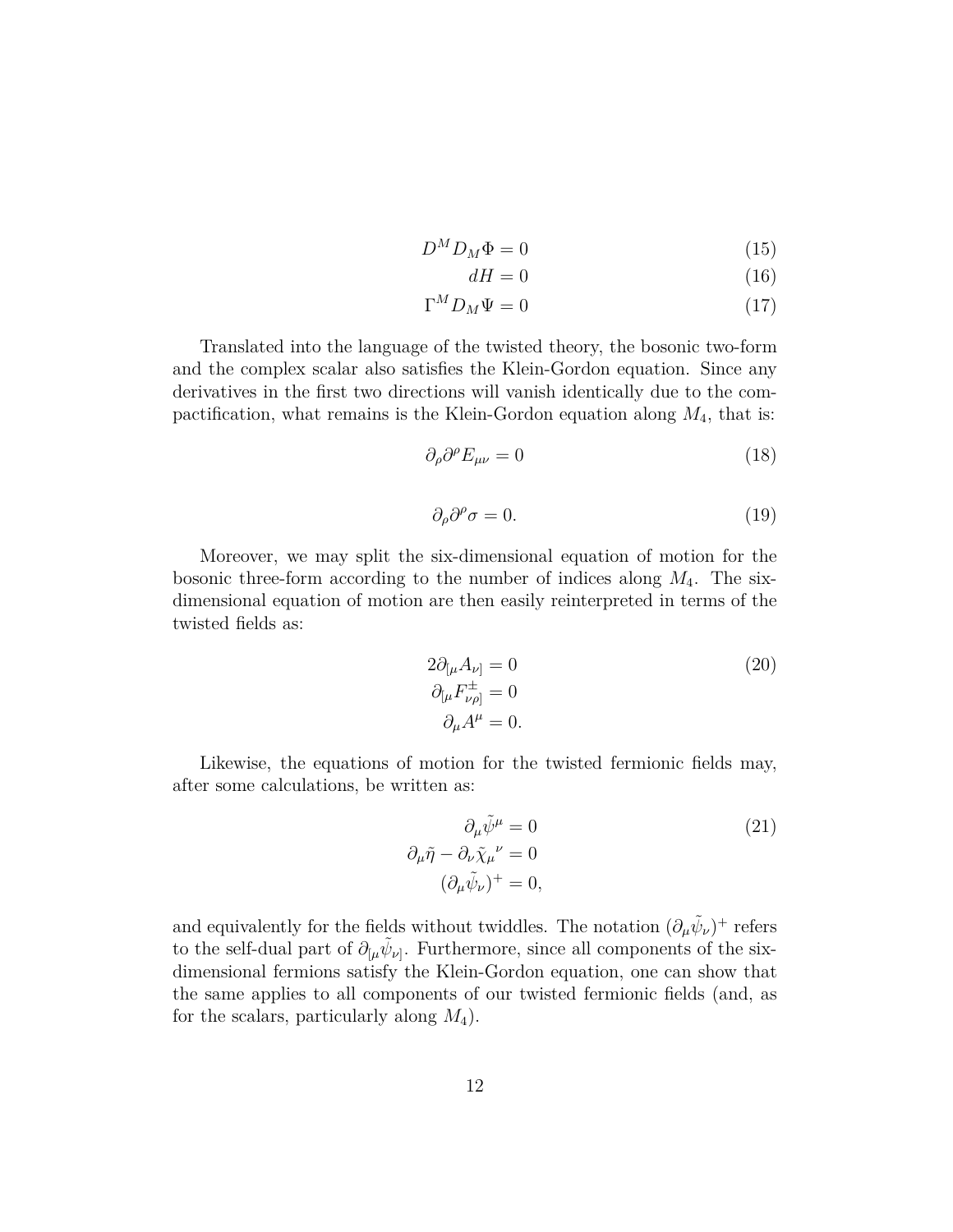#### **3.2 Supersymmetry**

After the twisting procedure we are left with two supercharges which are Lorentz scalars on *M*4, and as explained in section [2,](#page-3-0) the one with positive  $U(1)_R$  charge is the one which we focus on herein. We now derive the component expressions for this supercharge acting on the twisted fields starting from the six-dimensional expressions. In a flat space-time, these supersymmetry variations for the free tensor multiplet are given by:

$$
\delta H_{MNP} = 3\partial_{[M} \left( \bar{\Psi}_{\alpha} \Gamma_{NP} \epsilon^{\alpha} \right) \tag{22}
$$

$$
\delta \Phi_K = 2(\Gamma_K^R)_{\alpha\beta} \bar{\Psi}^{\alpha} \epsilon^{\beta} \tag{23}
$$

$$
\delta \Psi^{\alpha} = \frac{i}{12} H_{MNP} \Gamma^{MNP} \epsilon^{\alpha} + i M_{\beta \gamma} \partial_M (\Gamma_K^R)^{\alpha \beta} \Phi^K \Gamma^M \epsilon^{\gamma}.
$$
 (24)

Where *K* denotes an index in the vector representation of the *R*-symmetry group  $Spin(5)$ . Using the twisted field content of definitions  $(2)-(6)$  $(2)-(6)$  together with the supersymmetry parameter  $\varepsilon$  of [\(1\)](#page-6-2), these variations induce the following variations of the twisted fields:

<span id="page-12-1"></span>
$$
\delta \sigma = \sqrt{2} \tilde{\eta} v \qquad \delta \eta = 0
$$
  
\n
$$
\delta \bar{\sigma} = 0 \qquad \delta \psi_{\nu} = -v i \sqrt{2} \partial_{\nu} \bar{\sigma}
$$
  
\n
$$
\delta E_{\mu\nu} = i \chi_{\mu\nu} v \qquad \delta \chi_{\mu\nu} = 0
$$
  
\n
$$
\delta F_{\mu\nu}^+ = 0 \qquad \delta \tilde{\eta} = 0
$$
  
\n
$$
\delta F_{\mu\nu}^- = -4 \partial_{[\mu} \psi_{\nu]} v \qquad \delta \tilde{\psi}_{\nu} = i v A_{\nu} - v \partial_{\mu} E_{\nu \mu}
$$
  
\n
$$
\delta A_{\mu} = \partial_{\mu} \eta v \qquad \delta \tilde{\chi}_{\mu\nu} = 2 i v F_{\mu\nu}^+
$$
\n(25)

These can be verified to square to zero, which is equivalent to the supercharge *Q* considered here indeed being nilpotent. Furthermore, these variations can be shown to induce an isomorphism on the space of solutions to the equations of motions presented in equations  $(18)$ ,  $(19)$ ,  $(20)$  and  $(21)$ .

### <span id="page-12-0"></span>**4 Stress tensor**

A first step towards computing the stress tensor for the theory in a general background it is to first perform the calculations in the special case when *M*<sup>4</sup> has vanishing curvature. This is the subject of this section, and is something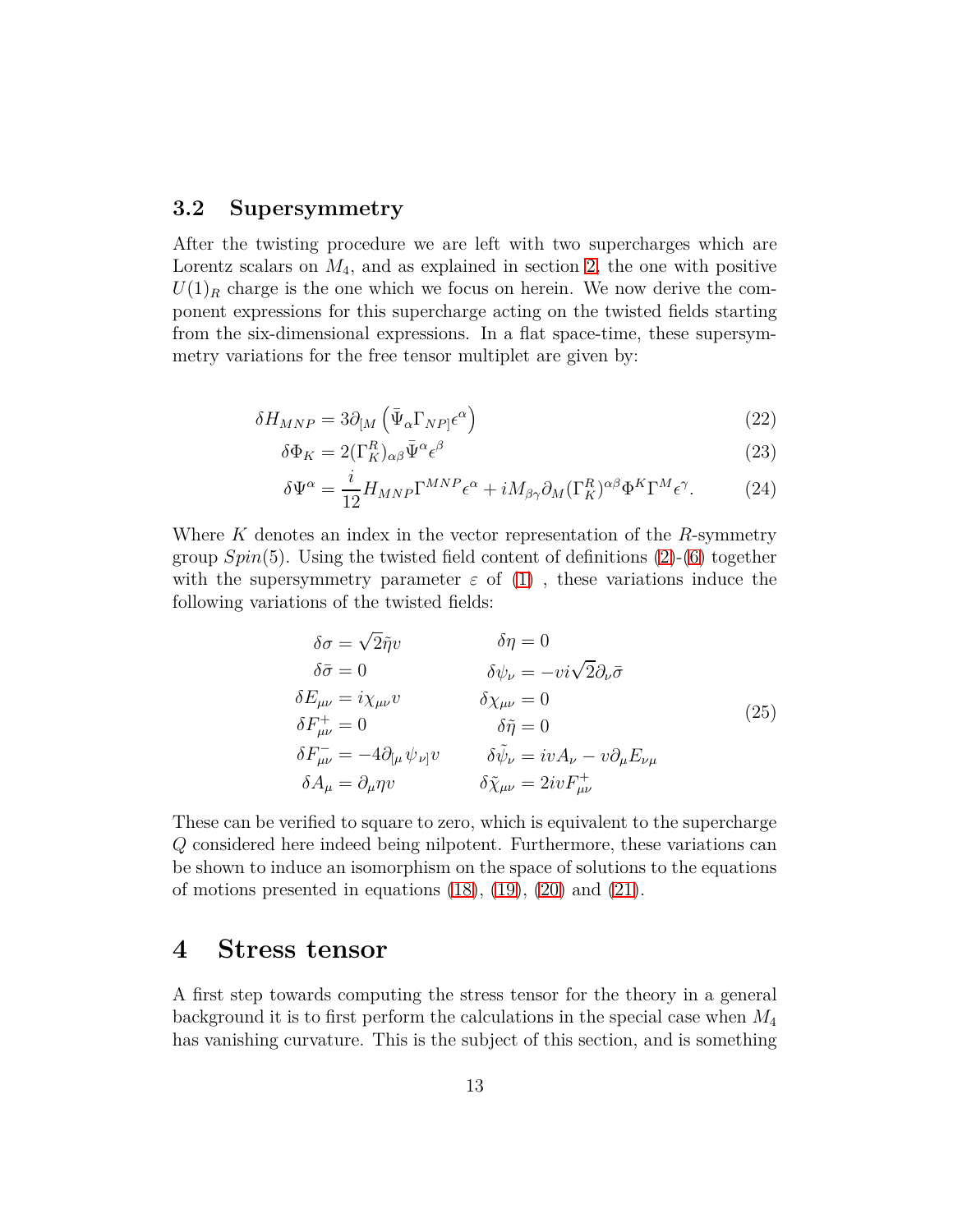<span id="page-13-0"></span>that will greatly facilitate the investigation of the general case (performed in section 5).

### **4.1 Actions**

Since the main objective of this paper is to obtain an explicit expression for the stress tensor of the twisted theory, it would be highly convenient if we could formulate an action for it. The derivation of the desired stress tensor would in principle then be straight forward, and could be carried out by a standard metric variation of this action. However, as previously mentioned on repeated occasions, there are some well-known problems with giving a satisfactory formulation of (2*,*0) theory in general, and using a Lagrangian formalism in particular, and we cannot hope to do this here either. However, there is a well-defined action for both the fermionic fields as well as the scalar fields of the abelian (2*,*0) theory, and by writing these down we may find an Ansatz for the contributions to the stress tensor which arise from these fields.

#### **Scalars**

The action for the scalar field in six dimensions is given by the standard expression

$$
\mathcal{L}_{\text{scalars}} = -\partial_M \Phi^K \partial^M \Phi_K. \tag{26}
$$

By exploiting the fact that all derivatives in the  $\pm$ -directions vanish, together with the relations:

$$
\Phi_i \Phi^i = \frac{1}{4} E_{\mu\nu} E^{\mu\nu}
$$
\n
$$
\Phi_4 \Phi^4 + \Phi_5 \Phi^5 = 2\sigma \bar{\sigma},
$$
\n(27)

the action for the scalar fields in the twisted theory may be written as:

$$
\mathcal{L}_{\text{scalars}} = -\frac{1}{4} \partial_{\rho} E_{\mu\nu} \partial^{\rho} E^{\mu\nu} - 2 \partial_{\rho} \sigma \partial^{\rho} \bar{\sigma}.
$$
 (28)

#### **Fermions**

In six dimensions, the fermionic part of the action may be written on the well-known form

<span id="page-13-1"></span>
$$
\mathcal{L} = \frac{i}{2} \bar{\Psi} \Gamma^M D_M \Psi.
$$
 (29)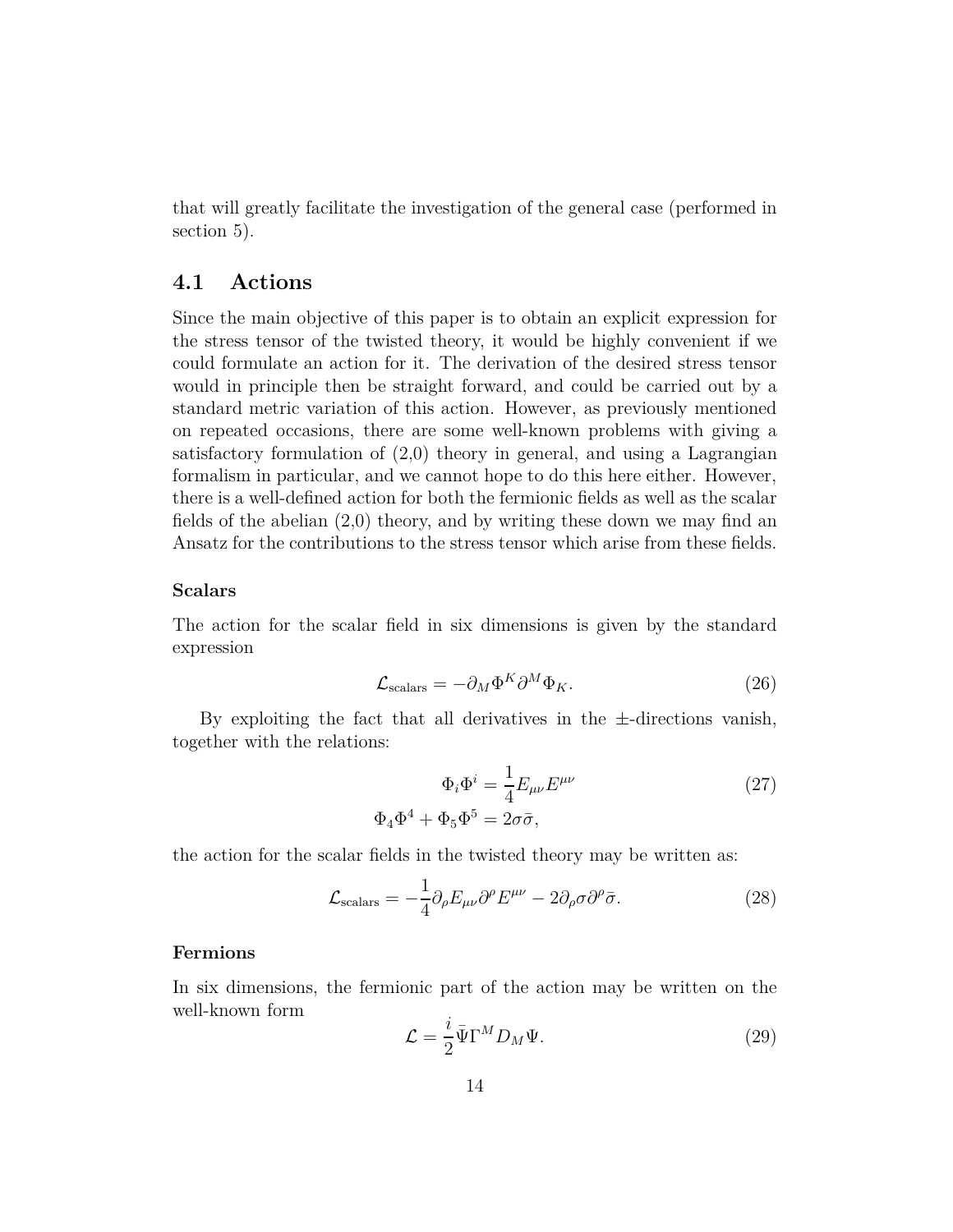Recall that these six-dimensional fields may be reinterpreted in terms of the twisted ones according to equation [\(6\)](#page-7-0), which states:

$$
\Psi = (\eta + \Gamma_+ \Gamma_\mu \psi^\mu + \frac{1}{4} \Gamma_{\mu\nu} \chi^{\mu\nu}) e^+ + (\tilde{\eta} + \Gamma_+ \Gamma_\mu \tilde{\psi}^\mu + \frac{1}{4} \Gamma_{\mu\nu} \tilde{\chi}^{\mu\nu}) e^-, \quad (30)
$$

where  $e^+$  and  $e^-$  as previously are constant spinors which span the two chiral spinor representations that are Lorentz scalars on *M*4. From this, an expression for  $\Psi$  may be obtained as:

$$
\bar{\Psi} = \bar{e}^+(\eta - \Gamma_+\Gamma_\mu\psi^\mu - \frac{1}{4}\Gamma_{\mu\nu}\chi^{\mu\nu}) + \bar{e}^-(\tilde{\eta} - \Gamma_+\Gamma_\mu\tilde{\psi}^\mu - \frac{1}{4}\Gamma_{\mu\nu}\tilde{\chi}^{\mu\nu}).
$$
 (31)

By using the properties [\(14\)](#page-9-3) derived for the Γ-matrices, integration by parts and the fact that all derivatives along *C* vanish, the six-dimensional fermionic action may be written in terms of the twisted fields as:

<span id="page-14-2"></span>
$$
\mathcal{L}_{\text{Fermions}} = -i \left( \eta \partial_{\mu} \tilde{\psi}^{\mu} + \psi^{\mu} \partial_{\mu} \tilde{\eta} - \psi_{\mu} \partial_{\nu} \tilde{\chi}^{\mu \nu} + \chi^{\mu \nu} \partial_{\mu} \tilde{\psi}^{\nu} \right). \tag{32}
$$

### <span id="page-14-0"></span>**4.2 Ansatz and modifications**

The stress tensor in the flat case is obtained by computing the individual contributions originating from the six-dimensional bosonic three-form, the bosonic scalar and the fermions separately, whereupon the relative coefficients are fixed by requiring supersymmetry invariance. However, which to us was somewhat unintuitive, some modifications to the terms containing the bosonic self-dual two-forms are required in order to obtain an expression which is both conserved and *Q*-closed. This final expression of  $T^{\mu\nu}$  may then be shown to also be *Q*-exact as desired.

Another important feature is that since the theory has no other definition than in terms of the equations of motion, the stress tensor will only be considered on-shell.

For the fields where an action exists, an Ansatz of the stress tensor may be computed in a standard way, namely by using

<span id="page-14-1"></span>
$$
T^{\mu\nu} = \frac{1}{2} g^{\mu\nu} \mathcal{L} + \frac{\partial \mathcal{L}}{\partial g_{\mu\nu}}.
$$
 (33)

For the part arising from the bosonic three-form however, we are forced to take a slightly different approach. We may regard the action for a non-chiral 3-form in six dimensions, taking the familiar expression

$$
\mathcal{L} = H_{MNP} H^{MNP},\tag{34}
$$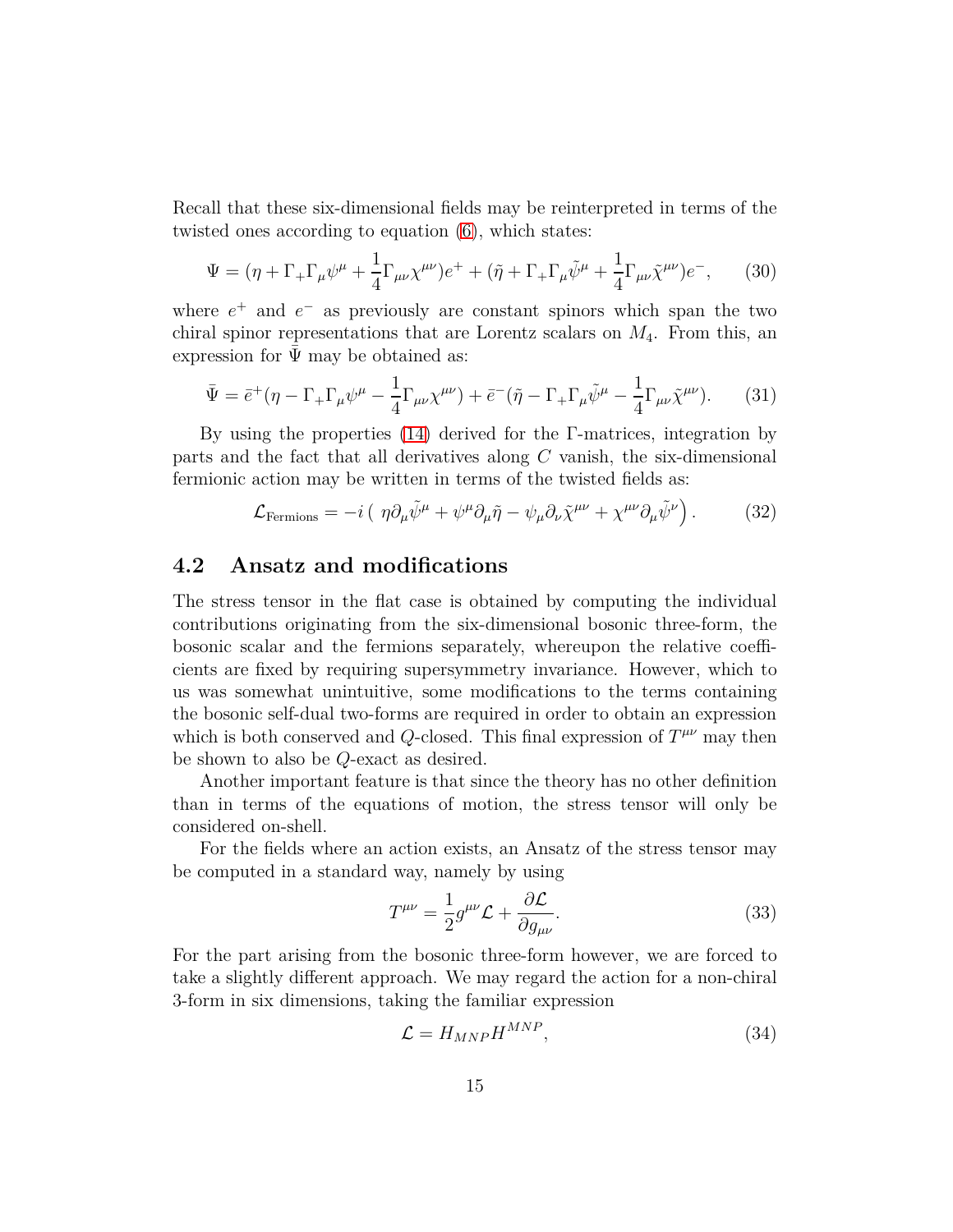which may be used to compute a stress tensor by the recipe stated in equation [\(33\)](#page-14-1). After this is done, the condition that *H* is self-dual in six dimensions is imposed, and thus the first term in equation [\(33\)](#page-14-1) will vanish. The remaining terms on  $M_4$  will, in the language of the twisted fields, be given by

<span id="page-15-0"></span>
$$
T_H^{\mu\nu} = -4A^{(\mu}A^{\nu)} - 2F^{+\mu}{}_{\rho}F^{-\rho\nu} - 2F^{-\mu}{}_{\rho}F^{+\rho\nu} + 2g^{\mu\nu}A_{\rho}A^{\rho}.
$$
 (35)

For the scalars and the fermions, one arrives at the following expressions respectively

$$
T^{\mu\nu}_{\Phi} = -g^{\mu\nu}\partial_{\rho}\sigma\partial^{\rho}\bar{\sigma} + 2\partial^{(\mu}\sigma\partial^{\nu)}\bar{\sigma} + \frac{1}{4}\partial^{(\mu}E_{\rho\sigma}\partial^{\nu)}E^{\rho\sigma} - \frac{1}{8}g^{\mu\nu}\partial_{\lambda}E_{\rho\sigma}\partial^{\lambda}E^{\rho\sigma},\tag{36}
$$

<span id="page-15-2"></span><span id="page-15-1"></span>
$$
T_{\Psi}^{\mu\nu} = \frac{i}{2} g^{\mu\nu} \left( \partial_{\rho} \eta \tilde{\psi}^{\rho} + \partial_{\rho} \tilde{\eta} \psi^{\rho} \right) - i \left( \partial^{(\mu} \eta \tilde{\psi}^{\nu)} + \partial^{(\mu} \tilde{\eta} \psi^{\nu)} \right) - \frac{i}{4} g^{\mu\nu} \left( \tilde{\chi}^{\rho\sigma} \partial_{[\rho} \psi_{\sigma]} + \chi^{\rho\sigma} \partial_{[\rho} \tilde{\psi}_{\sigma]} \right) + \frac{i}{2} \left( \chi^{\sigma(\mu} \partial_{\sigma} \tilde{\psi}^{\nu)} + \tilde{\chi}^{\sigma(\mu} \partial_{\sigma} \psi^{\nu)} - \chi^{\sigma(\mu} \partial^{\nu)} \tilde{\psi}_{\sigma} - \tilde{\chi}^{\sigma(\mu} \partial^{\nu)} \psi_{\sigma} \right).
$$
 (37)

It should be noted here that since we have self-dual fields, the variation of the metric is not as straight-forward as it would appear to be in equation [\(33\)](#page-14-1). This is because the condition of self-duality contains an implicit metric dependence, and thus a variation of the metric must be accompanied by a variation of all self-dual fields present. A term consisting of such a self-dual field,  $\chi_{\mu\nu}$ , with indices contracted with some other rank-2 tensor,  $X^{\mu\nu}$ , will under a metric variation take the form:

$$
X^{\mu\nu}\delta_g\chi_{\mu\nu} = -\frac{1}{4}\delta g_{\mu\nu}g^{\mu\nu}X_{\kappa\lambda}\chi^{\kappa\lambda} + \delta g_{\mu\nu}X^{[\mu\sigma]}\chi^{\nu}{}_{\sigma}.\tag{38}
$$

The three pieces in [\(35\)](#page-15-0), [\(36\)](#page-15-1) and [\(37\)](#page-15-2) are each conserved individually, which may be shown by straight-forward, but yet tedious calculations that are omitted here. In order to stand a chance of fulfilling supersymmetry invariance under the transformations listed in equation [\(25\)](#page-12-1), the relative coefficients amongst the different contributions are fixed. The stress tensor one then finds is given by: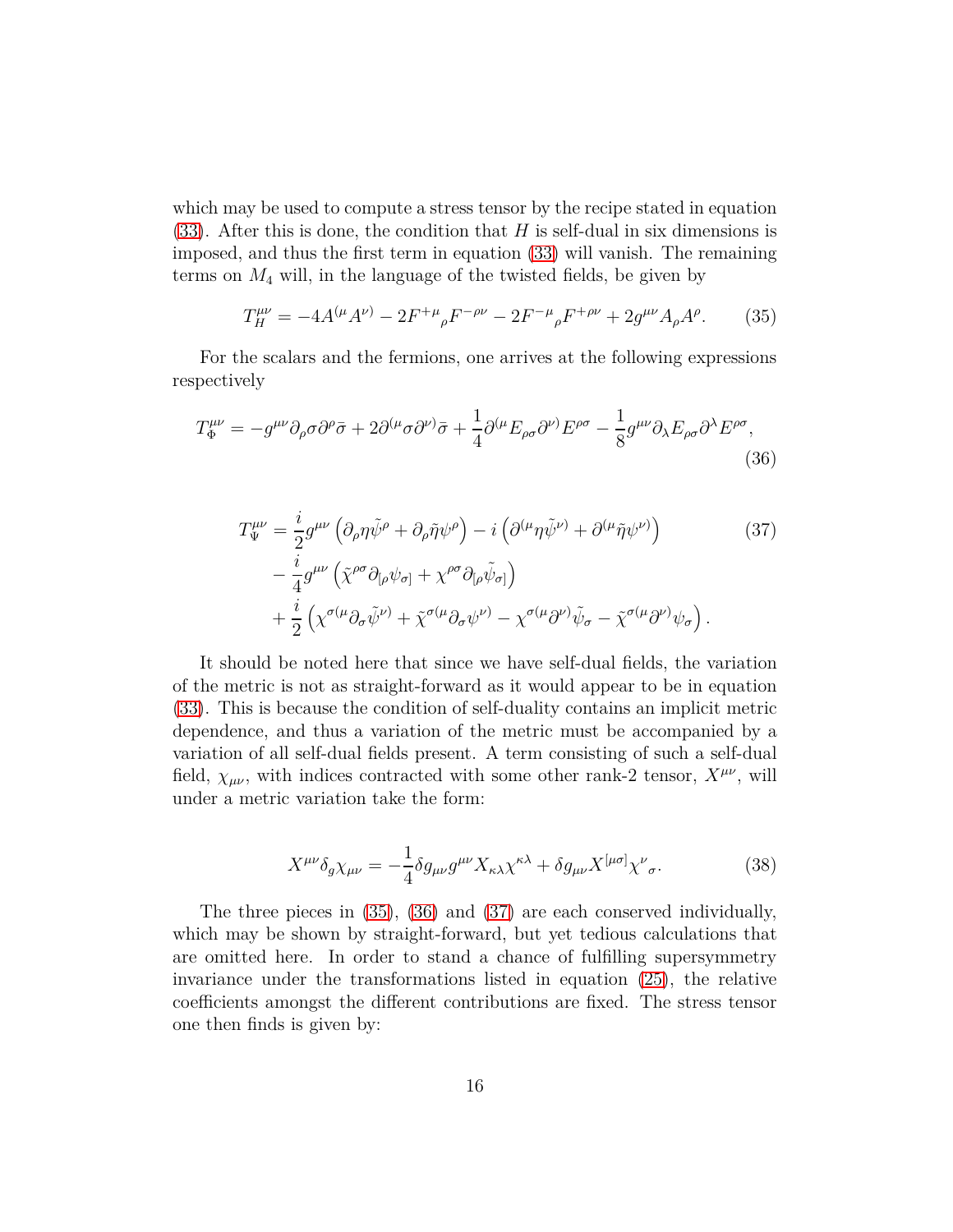$$
T^{\mu\nu} = \frac{1}{2} \Big( -g^{\mu\nu} \partial_{\rho} \sigma \partial^{\rho} \bar{\sigma} + 2 \partial^{(\mu} \sigma \partial^{\nu)} \bar{\sigma} + \frac{1}{4} \partial^{(\mu} E_{\rho \sigma} \partial^{\nu)} E^{\rho \sigma} - \frac{1}{8} g^{\mu\nu} \partial_{\lambda} E_{\rho \sigma} \partial^{\lambda} E^{\rho \sigma} \Big)
$$
  
+ 
$$
\frac{1}{8} \Big( -4 A^{(\mu} A^{\nu)} - 2 F^{+\mu}{}_{\rho} F^{-\rho \nu} - 2 F^{-\mu}{}_{\rho} F^{+\rho \nu} + 2 g^{\mu\nu} A_{\rho} A^{\rho} \Big)
$$
  
+ 
$$
\frac{i}{2} g^{\mu\nu} \Big( \partial_{\rho} \eta \tilde{\psi}^{\rho} + \partial_{\rho} \tilde{\eta} \psi^{\rho} \Big) - i \Big( \partial^{(\mu} \eta \tilde{\psi}^{\nu)} + \partial^{(\mu} \tilde{\eta} \psi^{\nu)} \Big)
$$
  
- 
$$
\frac{i}{4} g^{\mu\nu} \Big( \tilde{\chi}^{\rho \sigma} \partial_{[\rho} \psi_{\sigma]} + \chi^{\rho \sigma} \partial_{[\rho} \tilde{\psi}_{\sigma]} \Big)
$$
  
+ 
$$
\frac{i}{2} \Big( \chi^{\sigma(\mu} \partial_{\sigma} \tilde{\psi}^{\nu)} + \tilde{\chi}^{\sigma(\mu} \partial_{\sigma} \psi^{\nu)} - \chi^{\sigma(\mu} \partial^{\nu)} \tilde{\psi}_{\sigma} - \tilde{\chi}^{\sigma(\mu} \partial^{\nu)} \psi_{\sigma} \Big).
$$
 (39)

However, some problematic terms still exist which prevents the above expression from being *Q*-closed. By a long and quite intricate calculation, one may show that this obstruction is solved if the part of the stress tensor containing the self-dual two-form which arose from the six-dimensional scalars, namely terms containing  $E_{\mu\nu}$ , is altered to:

$$
T_{EE\text{-terms}}^{\mu\nu} = \frac{1}{4} g^{\mu\nu} \partial^{\kappa} E_{\rho\kappa} \partial_{\sigma} E^{\rho\sigma} - \frac{1}{2} \partial^{\rho} \left( \partial^{\kappa} E^{(\mu}{}_{\kappa} E^{\nu)}{}_{\rho} \right) + \frac{1}{2} \partial^{(\mu} \partial_{\kappa} E^{\rho\kappa} E^{\nu)}{}_{\rho}. \tag{40}
$$

Also this part is conserved on its own, and so this alteration preserves the conservation of  $T^{\mu\nu}$ . This may be shown by a slightly more complicated calculation than for any of the other terms, which requires the repeated use of the self-duality of  $E_{\mu\nu}$ .

That this problem of supersymmetry invariance is solved by altering the terms containing the fields originating from the scalars, for which we had an action from which to derive a stress tensor, may seem quite unintuitive. However, we must bear in mind that even though we have an action for some fields in the theory, there is no action for the *entire* theory. Hence we do not have a supersymmetric quantity from which we may derive a supersymmetric stress tensor, and though using the actions presented in equations [\(32\)](#page-14-2) and [\(28\)](#page-13-1) provides us with a good Ansatz for a stress tensor for the entire theory, we should not expect this approach to give us a supersymmetric result.

The complete stress tensor for this theory when placed on a flat background may then finally be written down explicitly as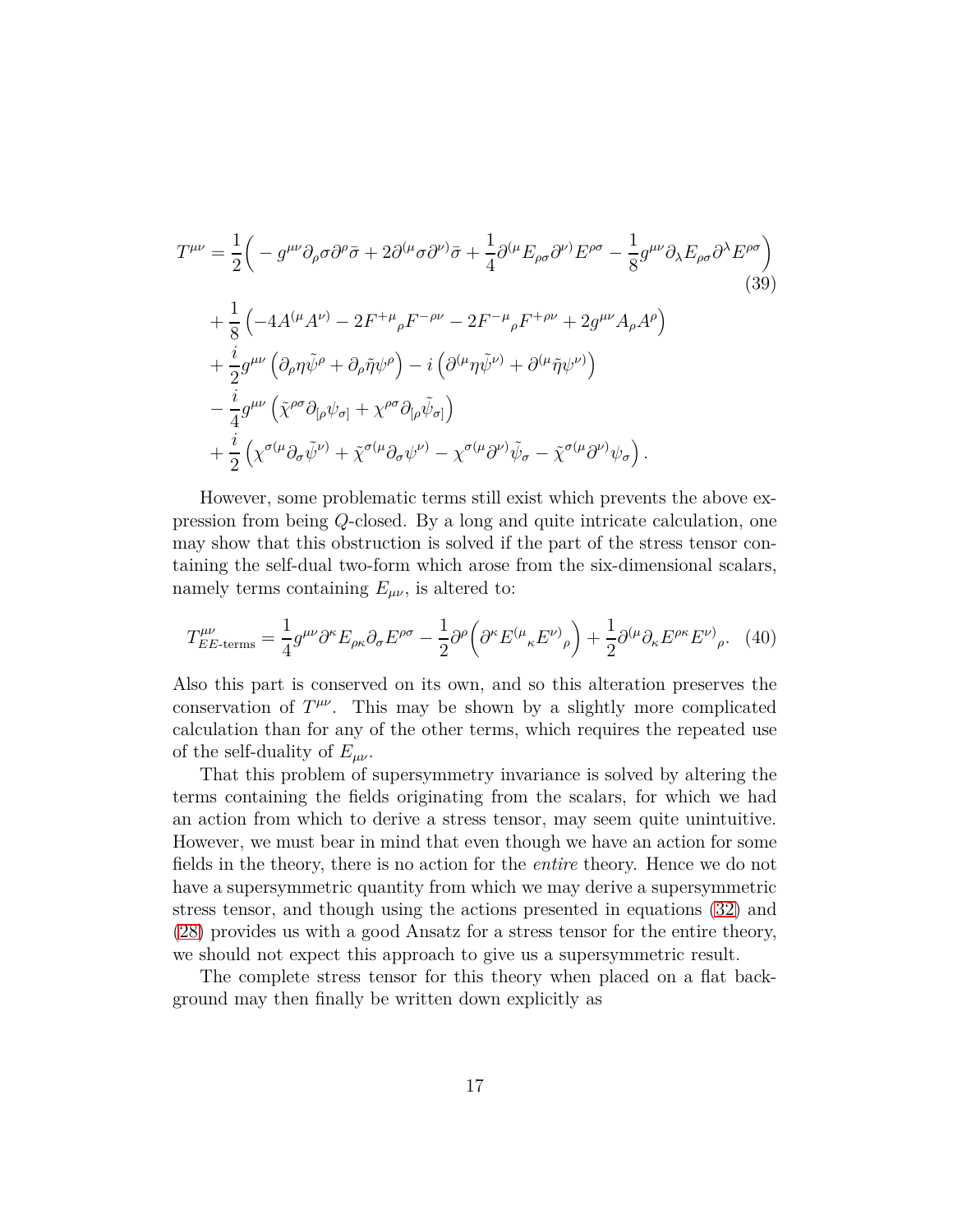<span id="page-17-2"></span>
$$
T^{\mu\nu} = \frac{1}{2} \Big( -g^{\mu\nu} \partial_{\rho} \sigma \partial^{\rho} \bar{\sigma} + 2 \partial^{(\mu} \sigma \partial^{\nu)} \bar{\sigma} \Big)
$$
  
+ 
$$
\frac{1}{8} \Big( -4A^{(\mu} A^{\nu)} - 2F^{+\mu}{}_{\rho} F^{-\rho\nu} - 2F^{-\mu}{}_{\rho} F^{+\rho\nu} + 2g^{\mu\nu} A_{\rho} A^{\rho} \Big)
$$
  
+ 
$$
\frac{i}{2} g^{\mu\nu} \Big( \partial_{\rho} \eta \tilde{\psi}^{\rho} + \partial_{\rho} \tilde{\eta} \psi^{\rho} \Big) - i \Big( \partial^{(\mu} \eta \tilde{\psi}^{\nu)} + \partial^{(\mu} \tilde{\eta} \psi^{\nu)} \Big)
$$
  
- 
$$
\frac{i}{4} g^{\mu\nu} \Big( \tilde{\chi}^{\rho\sigma} \partial_{[\rho} \psi_{\sigma]} + \chi^{\rho\sigma} \partial_{[\rho} \tilde{\psi}_{\sigma]} \Big)
$$
  
+ 
$$
\frac{i}{2} \Big( \chi^{\sigma(\mu} \partial_{\sigma} \tilde{\psi}^{\nu)} + \tilde{\chi}^{\sigma(\mu} \partial_{\sigma} \psi^{\nu)} - \chi^{\sigma(\mu} \partial^{\nu)} \tilde{\psi}_{\sigma} - \tilde{\chi}^{\sigma(\mu} \partial^{\nu)} \psi_{\sigma} \Big)
$$
  
+ 
$$
\frac{1}{4} g^{\mu\nu} \partial^{\kappa} E_{\rho\kappa} \partial_{\sigma} E^{\rho\sigma} - \frac{1}{2} \partial^{\rho} \Big( \partial^{\kappa} E^{(\mu}{}_{\kappa} E^{\nu)}{}_{\rho} \Big) + \frac{1}{2} \partial^{(\mu} \partial_{\kappa} E^{\rho\kappa} E^{\nu)}{}_{\rho},
$$
(11)

<span id="page-17-0"></span>where the last line above is the manually altered terms that are needed to make the stress tensor invariant under the supersymmetry transformations in equation [\(25\)](#page-12-1).

### **4.3** *Q***-exactness**

The stress tensor presented above in [\(41\)](#page-17-2) is after an examination found to be *Q*-exact and may be written as

$$
T^{\mu\nu} = \left\{ Q, \lambda^{\mu\nu} \right\},\tag{42}
$$

where

$$
\lambda^{\mu\nu} = \frac{1}{2} \left( \sqrt{2} i \psi^{(\mu} \partial^{\nu)} \sigma + \tilde{\psi}^{(\mu} \partial^{\rho} E^{\nu)}_{\rho} + \partial_{\rho} \tilde{\psi}^{(\mu} E^{\nu)}_{\rho} - \partial^{(\mu} \tilde{\psi}^{\rho} E^{\nu)}_{\rho} \right)
$$
(43)

$$
+i\tilde{\psi}^{(\mu}A^{\nu)}-\frac{i}{2}\tilde{\chi}^{(\mu}{}_{\rho}F^{-\nu)\rho}-\frac{i}{\sqrt{2}}g^{\mu\nu}\psi_{\rho}\partial^{\rho}\sigma-\frac{1}{2}g^{\mu\nu}\tilde{\psi}_{\rho}\partial_{\sigma}E_{\rho\sigma}-\frac{i}{2}g^{\mu\nu}\tilde{\psi}_{\rho}A^{\rho}\Big).
$$

<span id="page-17-1"></span>To find  $\lambda^{\mu\nu}$ , an Ansatz was used in which all possible allowed, terms were included. These are however not as many as one may think, since there are constraints due to dimensionality and *U*(1)-charge. These constraints forces us to restrict ourselves to terms of dimensionality 11*/*2 and *U*(1) charge of  $-1/2$ , (which all of the above terms clearly satisfy). In table [4,](#page-18-0) the dimensionality and  $U(1)$ -charge of the different fields, as well as the supersymmetry parameter and stress tensor, are listed.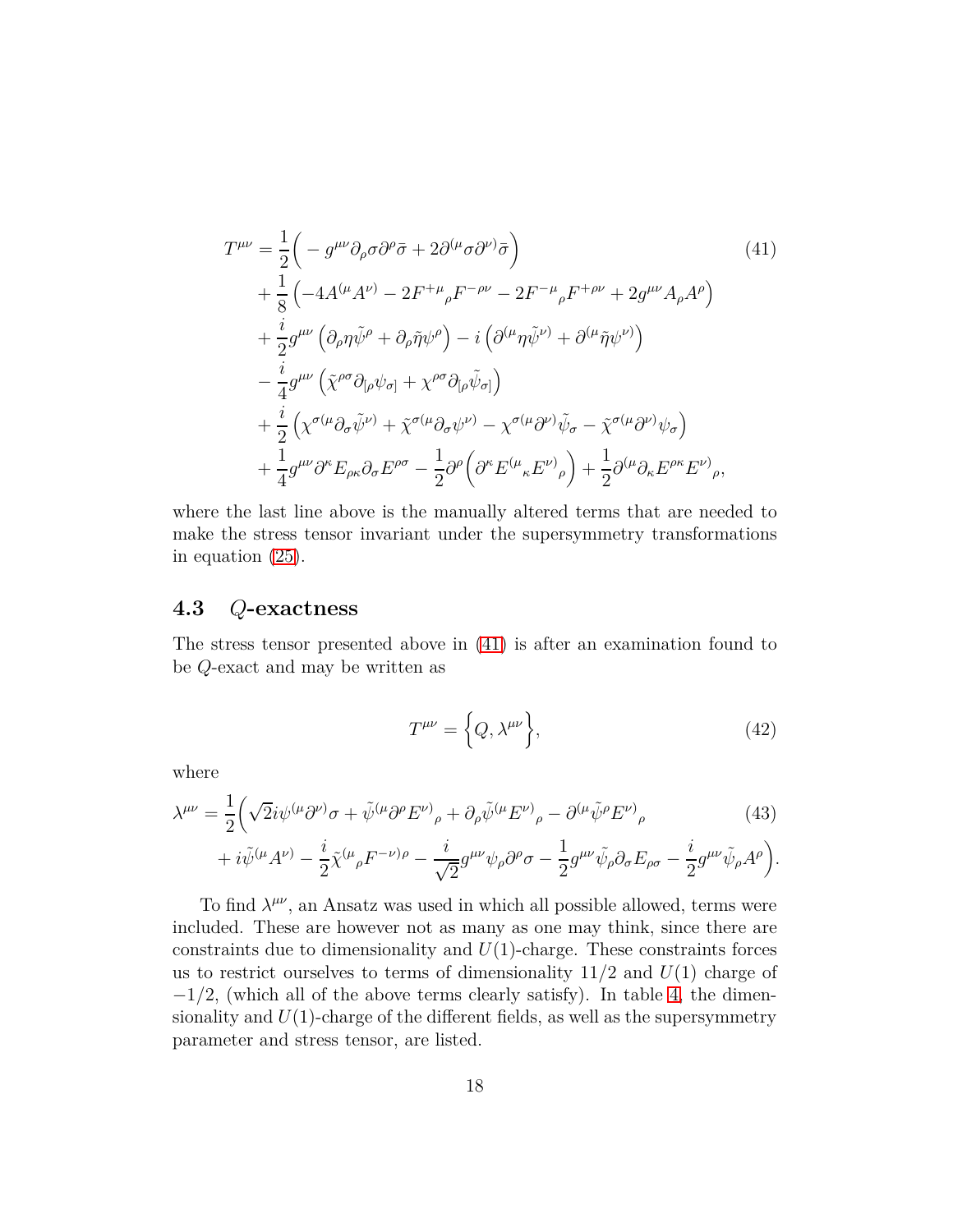|                                                 | dimensionality | $U(1)_R$ -charge |
|-------------------------------------------------|----------------|------------------|
| $\eta, \psi_\mu, \chi_{\mu\nu}$                 | 5/2            | $+1/2$           |
| $\tilde{\eta}, \psi_\mu, \tilde{\chi}_{\mu\nu}$ | 5/2            | $-1/2$           |
|                                                 |                | $+1$             |
|                                                 |                | $-1$             |
| $E_{\mu\nu}$                                    | 2              |                  |
| $A_\mu, F_{\mu\nu}$                             | 3              |                  |
| $T_{\mu\nu}$                                    | 6              |                  |
| $\epsilon$                                      | $-1/2$         | $-1/2$           |

<span id="page-18-0"></span>Table 4: Mass dimension and  $U(1)_R$  charges of the fields, parameters and curvature tensors.

# **5 The case when** *M*<sup>4</sup> **is curved**

In the previous section, an expression for the stress tensor when *M*<sup>4</sup> has vanishing curvature is obtained and shown to indeed be *Q*-exact. This was done by explicitly finding a  $\lambda^{\mu\nu}$  such that  $T^{\mu\nu} = \{Q, \lambda^{\mu\nu}\}\$ . Now we are faced with the question: How does this change in the case when  $M_4$  is curved?

A simple starting point here would instead be to ask the question "How may  $\lambda^{\mu\nu}$  change when  $M_4$  becomes curved?". The restrictions imposed upon *λ<sup>μν</sup>* by dimensionality may be used here as well. Since  $λ^{\mu\nu}$  is of fractional dimension, an odd number of fermionic fields must be included. Also, since we wish to add terms related to curvature, the Riemann-, Ricci-tensor or curvature scalar must be included in these, each of which is of dimension 2. The remaining part of these terms must be of dimension 1, which means that our only option is to incorporate a derivative. Terms like these are however not bilinears in the fields, and thus make no sense at all.

By the reasoning above, there are no terms which may possibly be added to  $\lambda^{\mu\nu}$  in the case when  $M_4$  is curved. Thus, the stress tensor even in this case will still be given by the expression  $\{Q, \lambda^{\mu\nu}\}.$ 

It should be noted that there are two more places that could be modified in the curved case: the scalar equations of motion and the fermion supersymmetry variations.

The scalar equations of motion could be modified to replace the right hand side of the Klein-Gordon equation in both [\(18\)](#page-11-1) and [\(19\)](#page-11-2) with a multiple of the curvature scalar multiplying the fields. However, such a modification in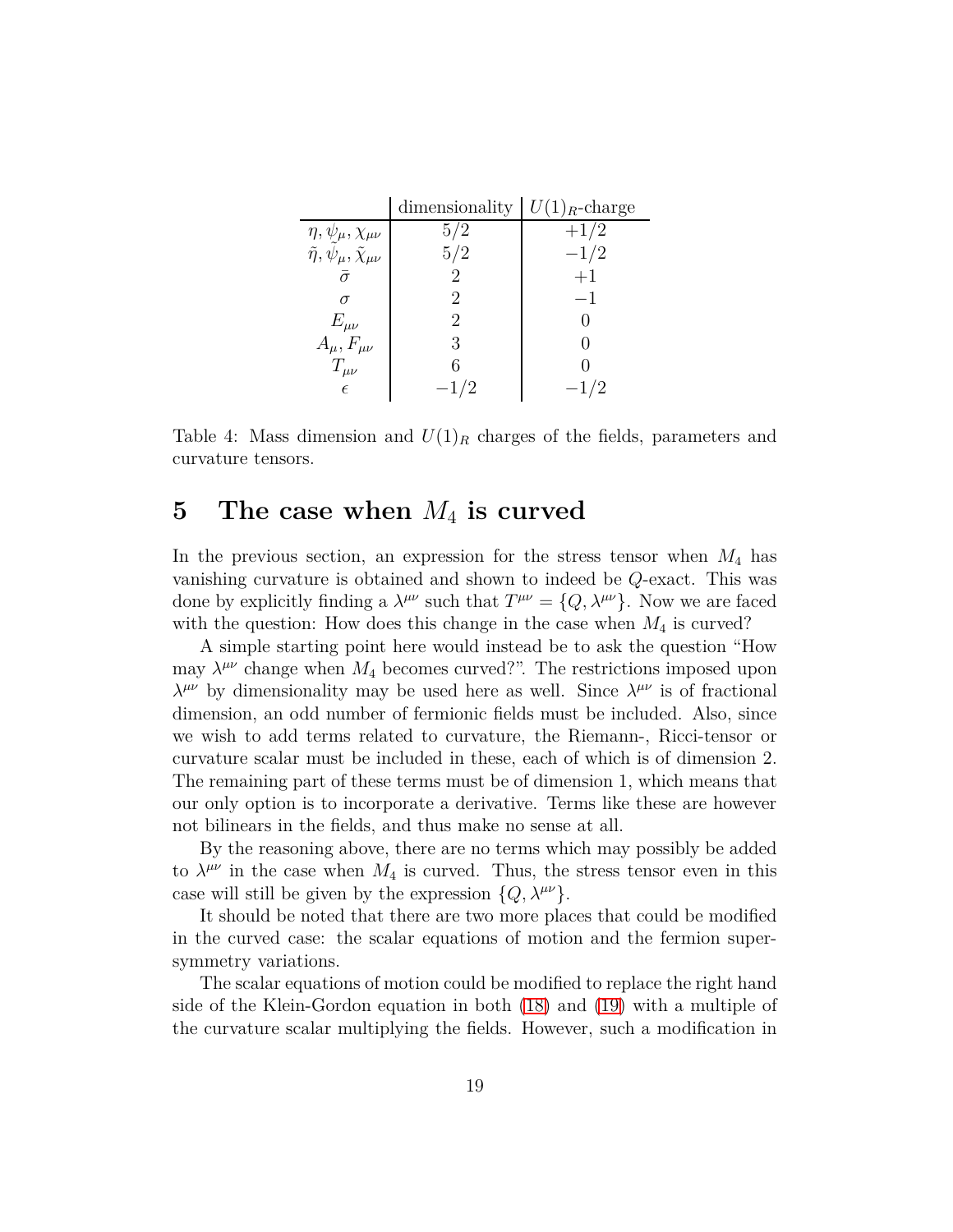[\(19\)](#page-11-2) would ruin the conservation properties of the part of the stress tensor containing the bosonic scalars and is thus not allowed. The same modification in [\(18\)](#page-11-1),

<span id="page-19-1"></span>
$$
D_{\rho}D^{\rho}E_{\mu\nu} = aRE_{\mu\nu},\tag{44}
$$

may be carried out, where *a* is some constant. However, this will not be enough to rectify the problems arising when *M*<sup>4</sup> is curved, something which is further discussed in section [5.1.](#page-19-0)

The fermionic supersymmetry variations for the six-dimensional free tensor multiplet in a curved background may contain an extra term of the form

$$
\delta \Psi = \dots + \Phi \Gamma^M D_M \epsilon. \tag{45}
$$

This term will not contribute to the twisted supersymmetry transformations since the whole point of the twisting is to manufacture a covariantly constant supercharge.

Thus, in the curved case, the stress tensor cannot be subject to any modifications and will still be given by  $\left\{Q, \lambda^{\mu\nu}\right\}$ , where all partial derivatives in  $\lambda^{\mu\nu}$  are now replaced by covariant ones. This gives us  $T^{\mu\nu}$  as in equation [\(41\)](#page-17-2) but again, with partial derivatives replaced by covariant ones. The generalisation to a curved  $M_4$  is thus:

$$
T^{\mu\nu} = \frac{1}{2} \Big( -g^{\mu\nu} D_{\rho} \sigma D^{\rho} \bar{\sigma} + 2D^{(\mu} \sigma D^{\nu)} \bar{\sigma} \Big)
$$
  
+  $\frac{1}{8} \Big( -4A^{(\mu} A^{\nu)} - 2F^{+\mu}{}_{\rho} F^{-\rho\nu} - 2F^{-\mu}{}_{\rho} F^{+\rho\nu} + 2g^{\mu\nu} A_{\rho} A^{\rho} \Big)$   
+  $\frac{i}{2} g^{\mu\nu} \Big( D_{\rho} \eta \tilde{\psi}^{\rho} + D_{\rho} \tilde{\eta} \psi^{\rho} \Big) - i \Big( D^{(\mu} \eta \tilde{\psi}^{\nu)} + D^{(\mu} \tilde{\eta} \psi^{\nu)} \Big)$   
-  $\frac{i}{4} g^{\mu\nu} \Big( \tilde{\chi}^{\rho\sigma} D_{[\rho} \psi_{\sigma]} + \chi^{\rho\sigma} D_{[\rho} \tilde{\psi}_{\sigma]} \Big)$   
+  $\frac{i}{2} \Big( \chi^{\sigma(\mu} D_{\sigma} \tilde{\psi}^{\nu)} + \tilde{\chi}^{\sigma(\mu} D_{\sigma} \psi^{\nu)} - \chi^{\sigma(\mu} D^{\nu)} \tilde{\psi}_{\sigma} - \tilde{\chi}^{\sigma(\mu} D^{\nu)} \psi_{\sigma} \Big)$   
+  $\frac{1}{4} g^{\mu\nu} D^{\kappa} E_{\rho\kappa} D_{\sigma} E^{\rho\sigma} - \frac{1}{2} D^{\rho} \Big( D^{\kappa} E^{(\mu}{}_{\kappa} E^{\nu)}{}_{\rho} \Big) + \frac{1}{2} D^{(\mu} D_{\kappa} E^{\rho\kappa} E^{\nu)}{}_{\rho}.$  (46)

<span id="page-19-0"></span>That this stress tensor is still *Q*-exact is obvious, but it is not completely clear that it still fulfils the criteria of being covariantly conserved. Rather surprisingly, it would seem that it does *not*. Again, the complications lie in the part containing the self-dual bosonic two-forms. By considering the covariant derivative of these terms, the complications arising here for a curved *M*<sup>4</sup> will be apparent.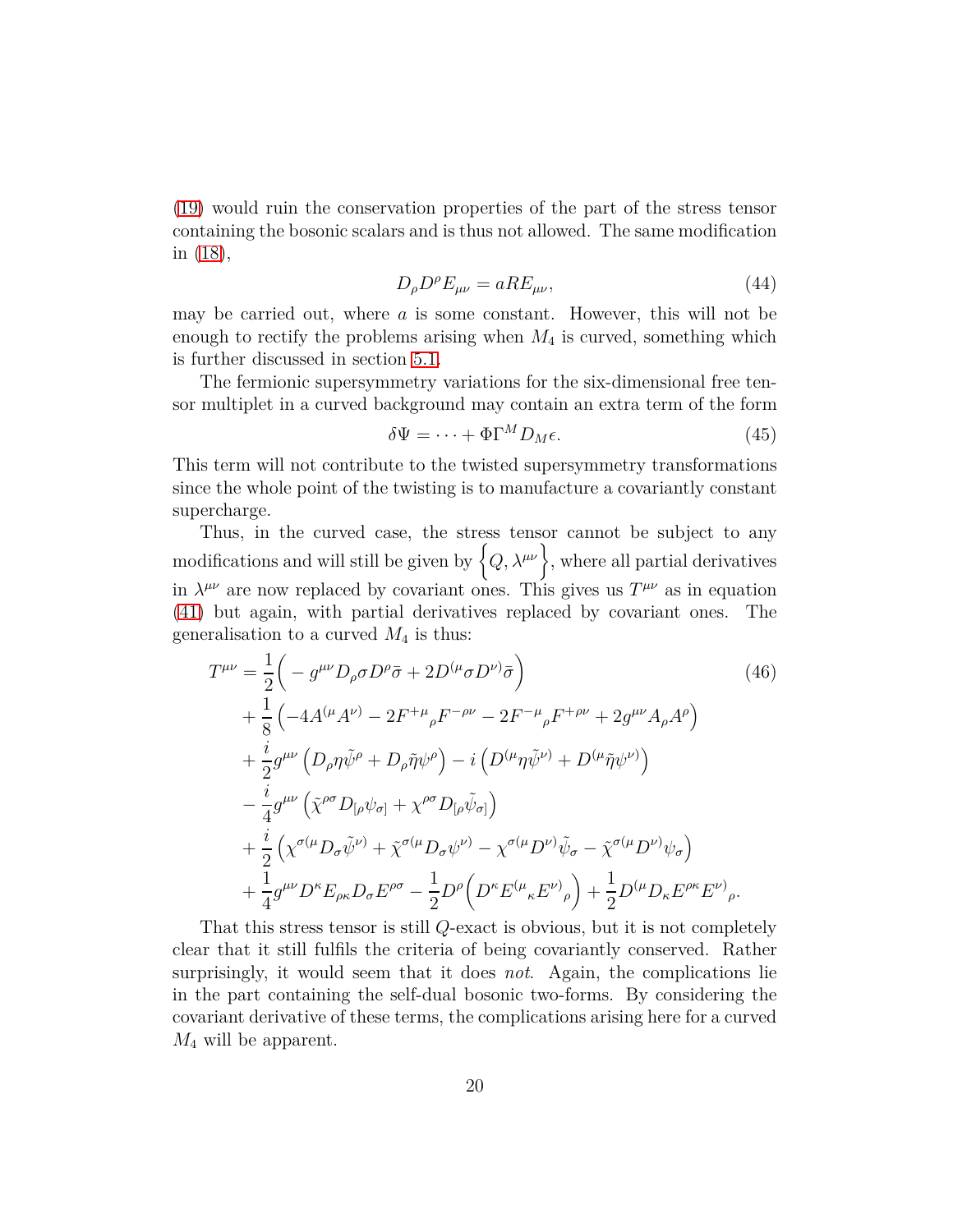## **5.1 Covariant conservation of**  $T^{\mu\nu}$  in the curved case

Consider the covariant divergence of the terms containing the bosonic selfdual two-forms:

$$
D^{\mu}T_{\mu\nu}^{\text{curved }EE\text{-terms}} = +\frac{1}{2}g_{\mu\nu}D^{\mu}D^{\kappa}E_{\rho\kappa}D_{\sigma}E^{\rho\sigma} - \frac{1}{2}D^{[\mu}D^{\rho]}\Big(D_{\kappa}E_{(\mu}{}^{\kappa}E_{\nu)\rho}\Big) - \frac{1}{2}D^{(\mu}D^{\rho)}\Big(D_{\kappa}E_{(\mu}{}^{\kappa}E_{\nu)\rho}\Big) + \frac{1}{2}D^{\mu}\Big(D_{(\mu}D_{\kappa}E^{\rho\kappa}E_{\nu)\rho}\Big).
$$
\n(47)

This can, as previously mentioned, be shown to vanish when *M*<sup>4</sup> is flat, but in the curved case, there are additional terms arising from commutating the derivatives which may yet cause problems. A few of the above terms will give rise to terms containing derivatives on the curvature tensors, which must cancel on their own for any chance to maintain conservation of  $T^{\mu\nu}$ . Such terms will arise from terms containing three derivatives acting on the same field, that is from the two last terms in the expression above.

Let us start by considering terms of this kind. By using two forms of the Bianchi identity, together with a basis expansion of the self-dual two-forms according to  $E_{\mu\nu} = E_i T^i_{\mu\nu}$ , (where  $i \in \{1,2,3\}$  and the *T*<sup>*i*</sup>'s form a basis on the space of self-dual two-forms) in the cases where the two bosonic fields are contracted, one may in a straight-forward manner show that all terms containing the derivatives on the curvature tensors may be written as:

<span id="page-20-1"></span>
$$
-\frac{1}{4}D_{\tau}R_{\rho\kappa}E^{\tau\kappa}E_{\nu}{}^{\rho} + \frac{1}{8}D_{\nu}R_{\mu\kappa\rho\tau}E^{\tau\kappa}E^{\mu\rho} + \frac{1-2a}{4}D_{\nu}RE_{i}E^{i}.
$$
 (48)

To obtain this expression, the most general form of the equations of motions for  $E_{\mu\nu}$  on a curved background were used, as given in [\(44\)](#page-19-1).

<span id="page-20-0"></span>This is in general non-zero, which may be easily shown by introducing a concrete example in which this quantity does not vanish. An example of such a configuration is  $M_4 = \mathbb{R} \times M_3$ , where index value 1 denotes the coordinate along  $\mathbb{R}$ , and  $M_3$  is of non-vanishing curvature. Consider [\(48\)](#page-20-1) in the case where  $\nu = 1$ . In such a case, the two last terms vanish, where as the first one in general does not. We have thus shown that the unique, *Q*-exact stress tensor of the theory is not conserved when the theory is placed upon a general four-manifold *M*4.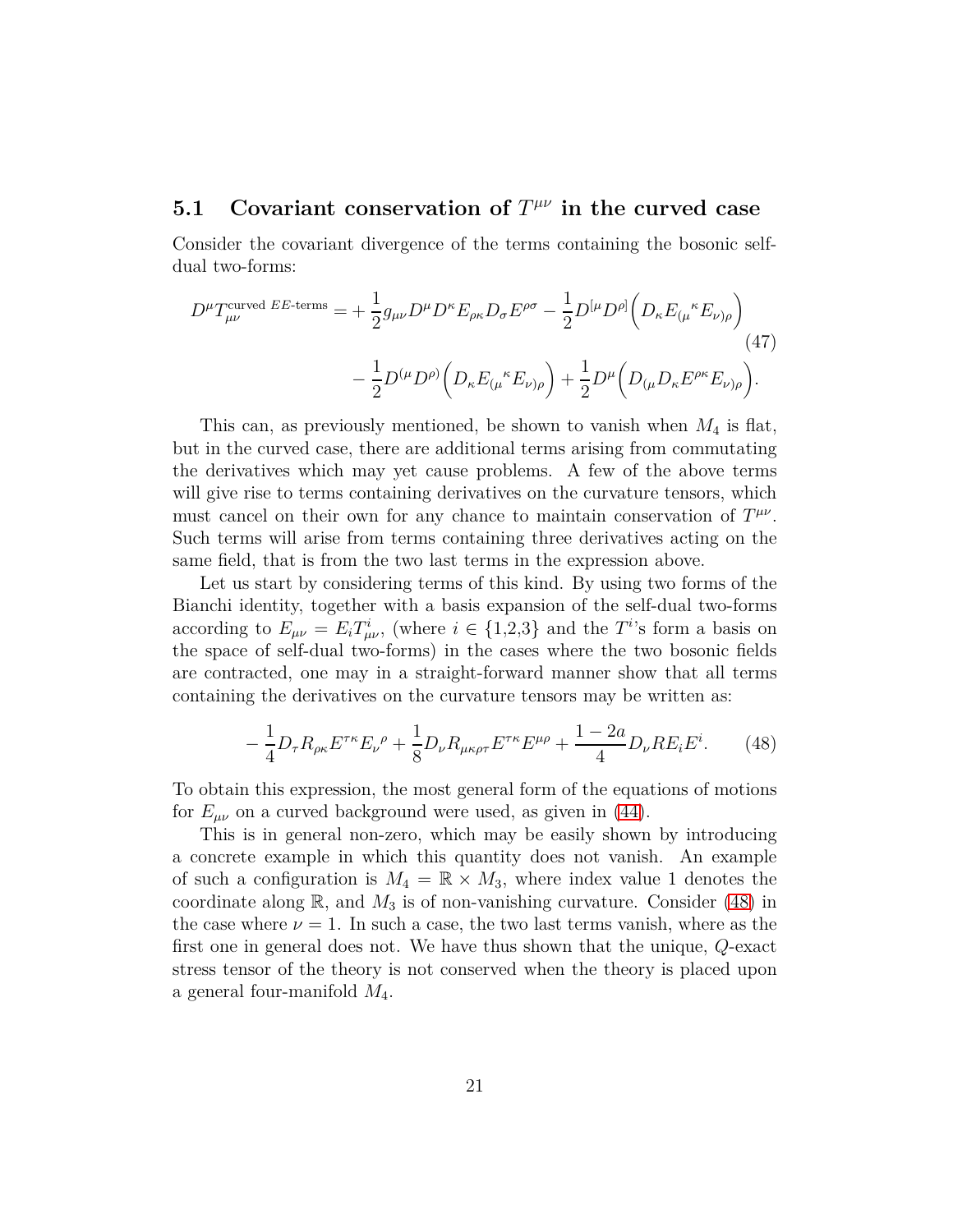### **6 Conclusion and outlook**

Herein, we have shown that there is no possible covariantly conserved, *Q*exact stress tensor when this twisted form of the theory is placed in a general background. The twisting in question is taken to be the one described, for example, in [\[12\]](#page-23-3) where the free tensor multiplet of (2*,*0) theory is placed on  $M_6 = C \times M_4$  with Minkowski signature. Compactification along *C* and twisting along *M*<sup>4</sup> as described in section 2 is then done. Furthermore, the theory is only considered under the supercharge that would become scalar on *C if* it were of Euclidean signature and further twistings could be performed. This must however remain an "*if* ", because of the problems surrounding the formulation of (2*,*0) theory, especially in Euclidean signature. Because of these problems, all of our investigations were kept on the level of equations of motion.

This result is to us a surprising one, but it may be more logical than it appears at first glance. It is a well-known fact that (2*,*0)-theory compactified on a two-manifold C results in  $\mathcal{N} = 2$  Super Yang-Mills theory [\[4–](#page-22-3)[6,](#page-22-4) [18\]](#page-23-9), and another well-known result that this theory admits a unique topological twisting in four dimensions [\[14\]](#page-23-5). Herein, a slightly different linear combination of the supersymmetry charges is considered than the one used in the Donaldson-Witten twist. This is because the supersymmetry charge of interest herein is the one that would become scalar on the two-manifold *C* as well, if that were of Euclidean signature and the twisting thereon could be performed. It is thus logical in some sense that the twisting we consider fails to give rise to a theory which is topological on the four-manifold. It should however be pointed out that this twist, from the viewpoint of the four-manifold is not, as previously has been claimed on some occasions, the Donaldson-Witten twist, but something which differs slightly from this. We believe this to be the cause of the unexpected behaviour.

One could then ask if this situation finds its remedy in the hypothetical twisting along *C*. This will however not be the case since this twisting would only result in different  $U(1)$ -charges of the fields, and all arguments done here for possible curvature corrections etc are not dependent on this, but rather on dimensionality which remains unchanged.

Another possible resolution of these difficulties may be found in a hypothetical formulation of the free (2*,*0) tensor multiplet in a Euclidean signature, which is problematic for obvious reasons. If one requires that this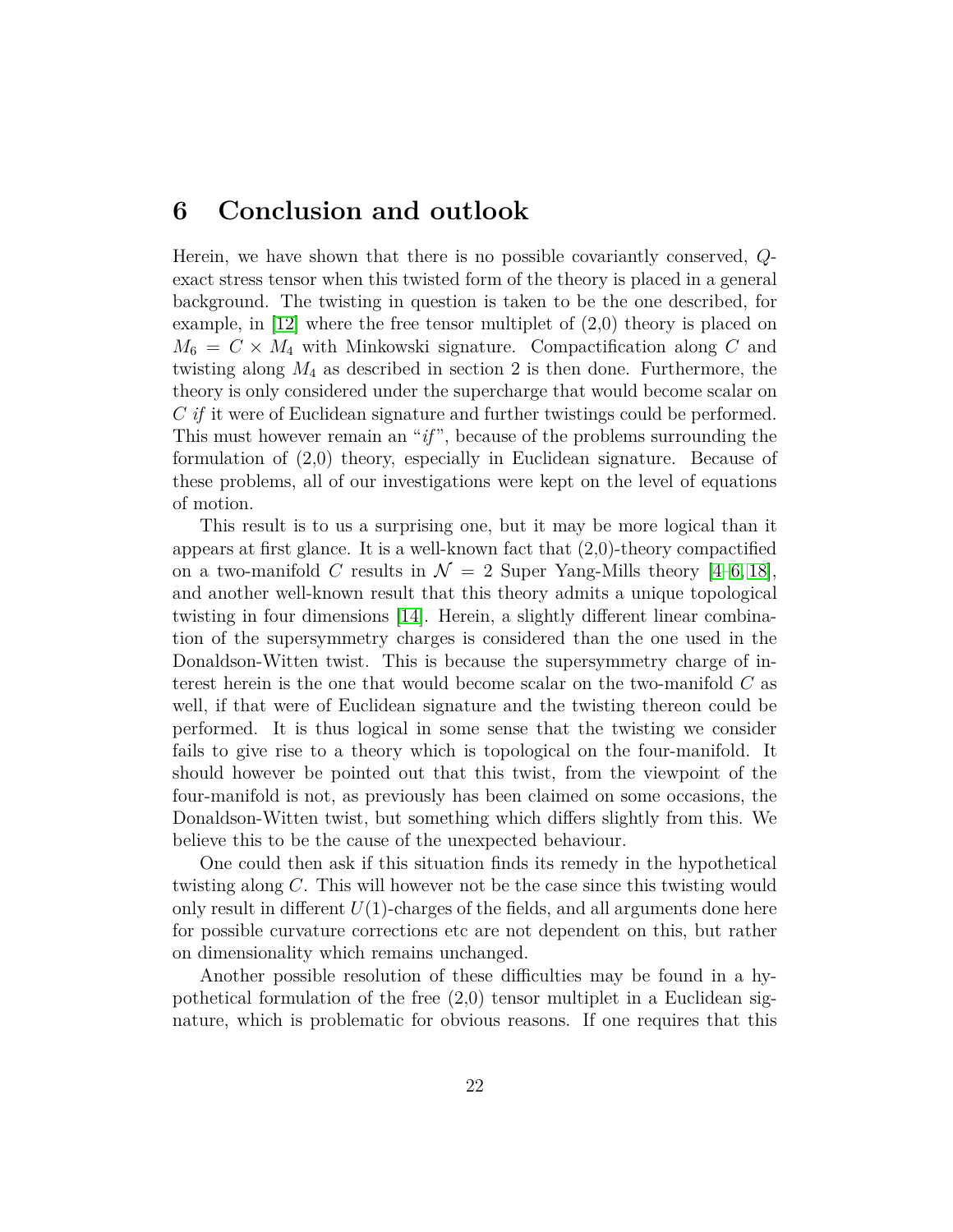hypothetical theory should indeed give rise to a topological field theory under the twisting described herein, this investigation of the difficulties presented for its Minkowski analog may shed some light on desired properties of the Euclidean theory.

# **Acknowledgement**

We would like to express our gratitude to Måns Henningson for suggesting the problem and the continued support throughout this project. The authors also wish to thank Martin Cederwall for useful discussions.

This research was supported by the Swedish Research Council (VR).

### <span id="page-22-0"></span>**References**

- <span id="page-22-1"></span>[1] E. Witten, *Some comments on string dynamics*, [hep-th/9507121](http://xxx.lanl.gov/abs/hep-th/9507121).
- <span id="page-22-2"></span>[2] E. Witten, *Conformal Field Theory In Four And Six Dimensions*, [arXiv:0712.0157](http://xxx.lanl.gov/abs/0712.0157).
- <span id="page-22-3"></span>[3] N. Seiberg, *Notes on theories with 16 supercharges*, *Nucl.Phys.Proc.Suppl.* **67** (1998) 158–171, [[hep-th/9705117](http://xxx.lanl.gov/abs/hep-th/9705117)].
- [4] D. Gaiotto, *N=2 dualities*, *JHEP* **1208** (2012) 034,  $\vert$ [arXiv:0904.2715](http://xxx.lanl.gov/abs/0904.2715) $\vert$ .
- [5] A. Klemm, W. Lerche, P. Mayr, C. Vafa, and N. P. Warner, *Selfdual strings and N=2 supersymmetric field theory*, *Nucl.Phys.* **B477** (1996) 746–766, [[hep-th/9604034](http://xxx.lanl.gov/abs/hep-th/9604034)].
- <span id="page-22-4"></span>[6] E. Witten, *Solutions of four-dimensional field theories via M theory*, *Nucl.Phys.* **B500** (1997) 3–42, [[hep-th/9703166](http://xxx.lanl.gov/abs/hep-th/9703166)].
- <span id="page-22-6"></span><span id="page-22-5"></span>[7] D. Gaiotto, G. W. Moore, and A. Neitzke, *Wall-crossing, Hitchin Systems, and the WKB Approximation*, [arXiv:0907.3987](http://xxx.lanl.gov/abs/0907.3987).
- [8] A. Gadde, S. Gukov, and P. Putrov, *Fivebranes and 4-manifolds*, [arXiv:1306.4320](http://xxx.lanl.gov/abs/1306.4320).